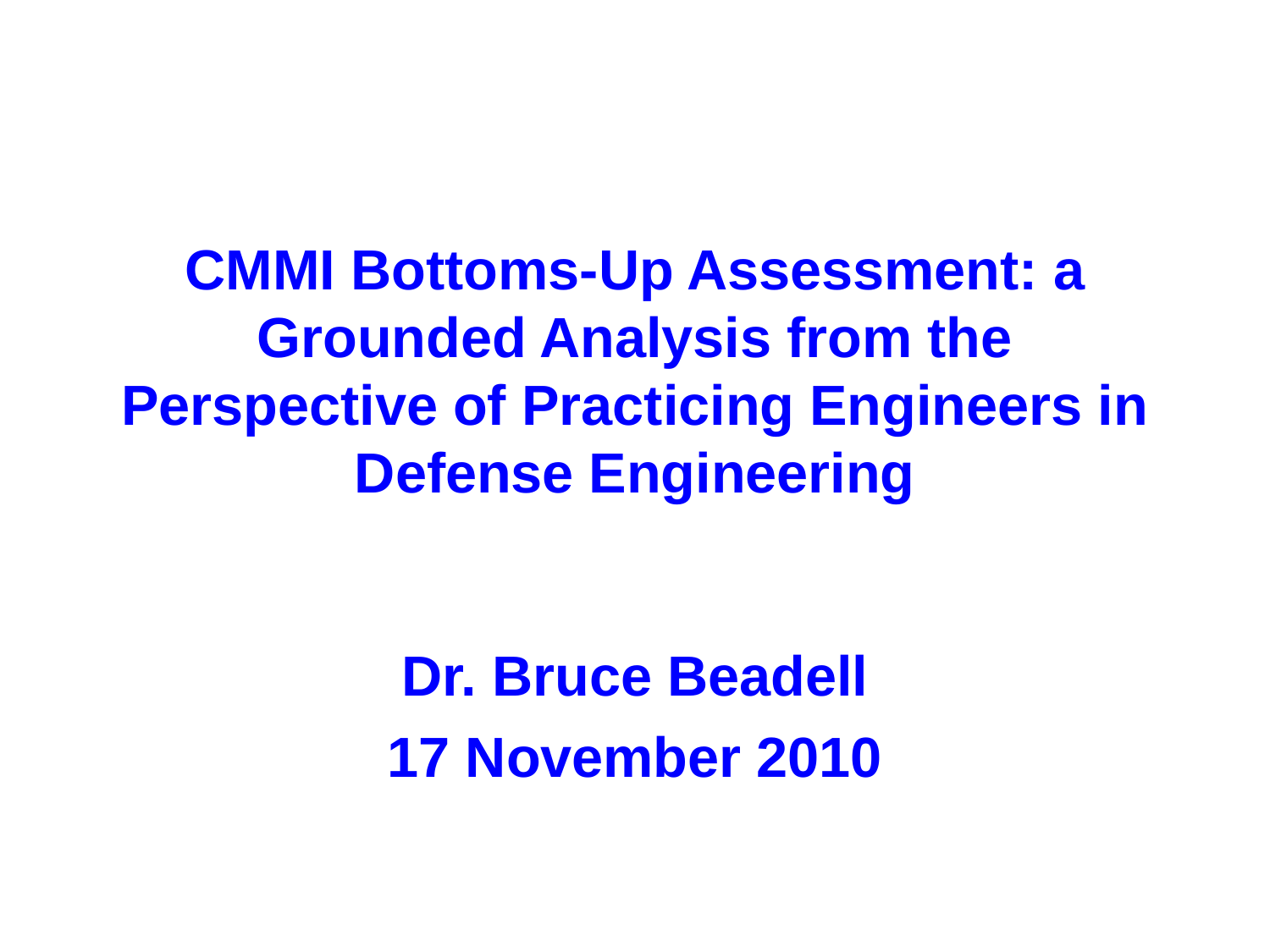### **Presentation Topics**

- **Quality Leverage Points Trilogy: Process, People, & Technology**
- **Social Theories Applied to CMMI: Marx, Taylor, & Weber**
- **CMMI Bottoms-Up Assessment: a Grounded Analysis from the Perspective of Practicing Engineers in Defense Engineering**
- **CMMI Case Study Conclusions & Recommendations** <sup>2</sup>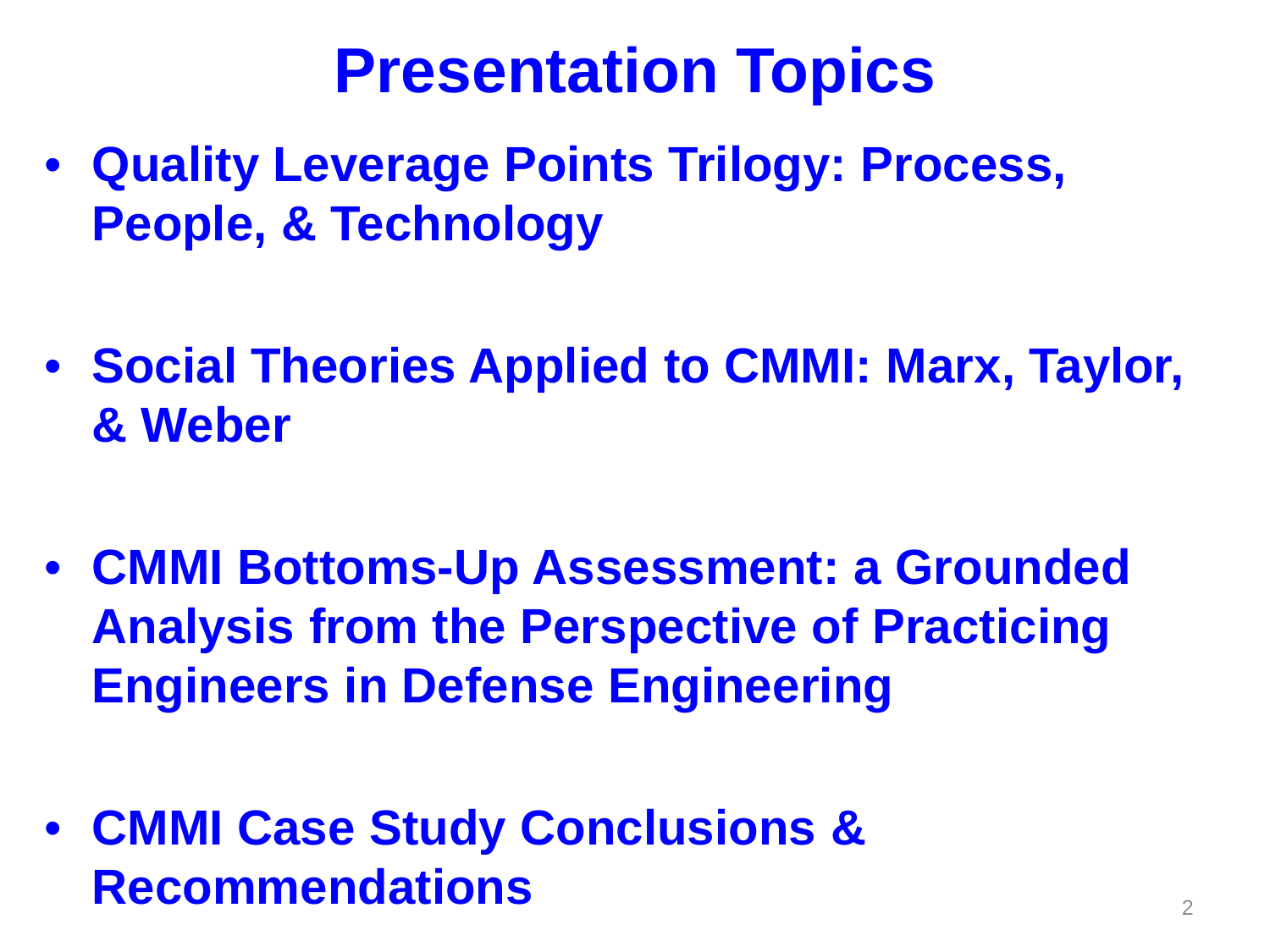# **Quality Leverage Points Trilogy: Process, People, Technology**

**Everyone realizes the importance of having a motivated, quality work force but...**



**...even our finest people can't perform at their best when the process is not understood or operating "at its best."**

**Process, People, Technology**

Source: SEI CMMI V1.2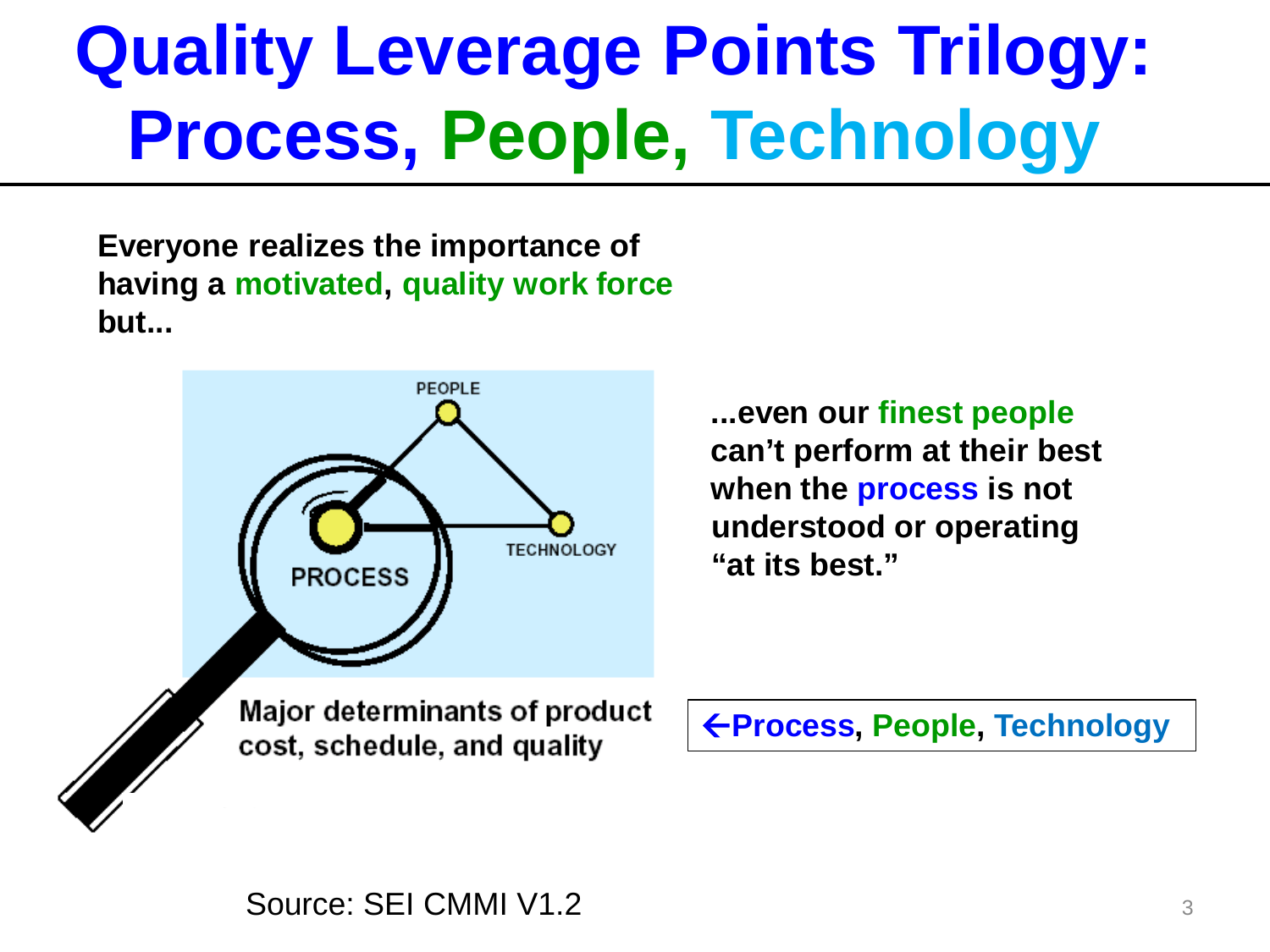### **What About People?**

#### • **According to Watts Humphrey:**

- "Talented people are the most important element in any software organization."
- $\triangleright$  "The better and more experienced they are, the better the chance of producing first-class results….First-class people are essential, but they need the support of an orderly process to do firstclass work."
- **What Can We Learn about People from Social Theories?**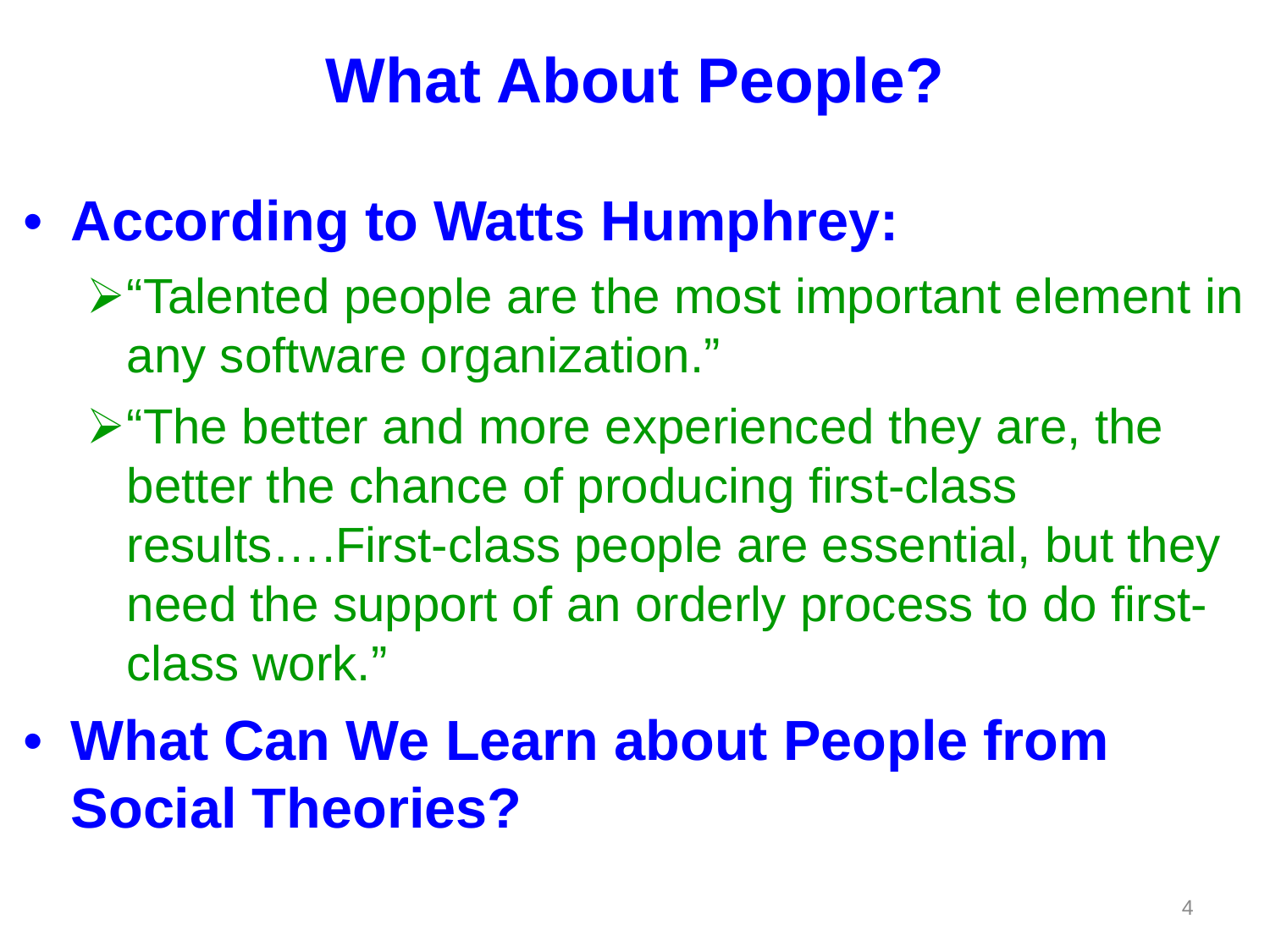#### **Social Theories Applied to the CMMI**  $\odot$   $\odot$

*CMMI as Contemporary Iron Cage: a Grounded Analysis from the Perspective of Practicing Engineers in Defense Engineering.* St. Paul, MN: University of St. Thomas doctoral dissertation. Copyright © 2009 by Bruce B. Beadell. All Rights Reserved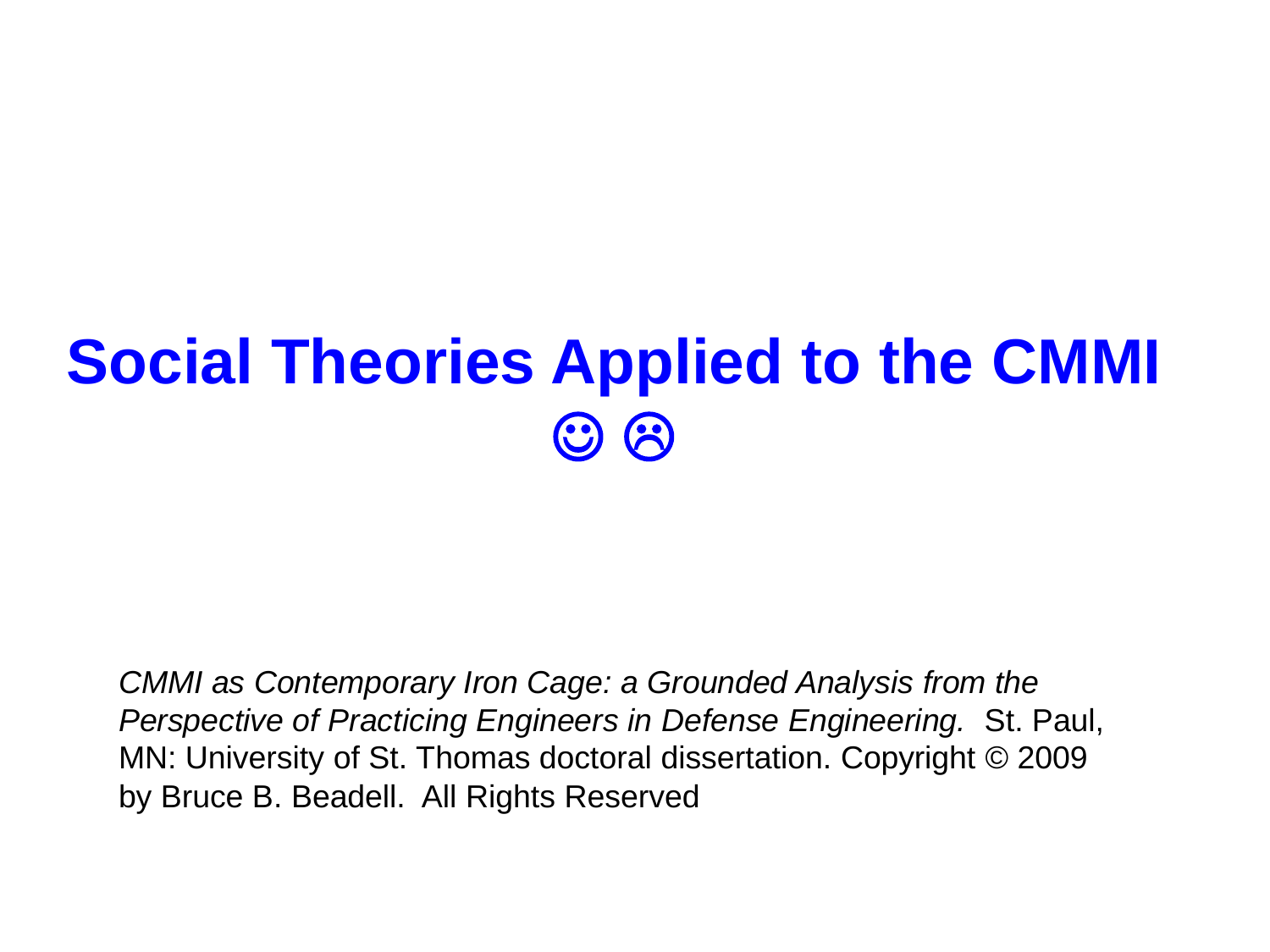

# **Conflict Theory – Karl Marx**

#### • **Worker Alienation [***Manuscripts of 1844]:*

- "The boss imposes the kind of work, the method and the rhythm, but never bothers if the worker ends up as: a mere appendage of flesh on a machine of iron."
- "The deepest essence of man, his creative act, has been transformed into a possession."
- "Alienation not only degrades man, but also depersonalises him."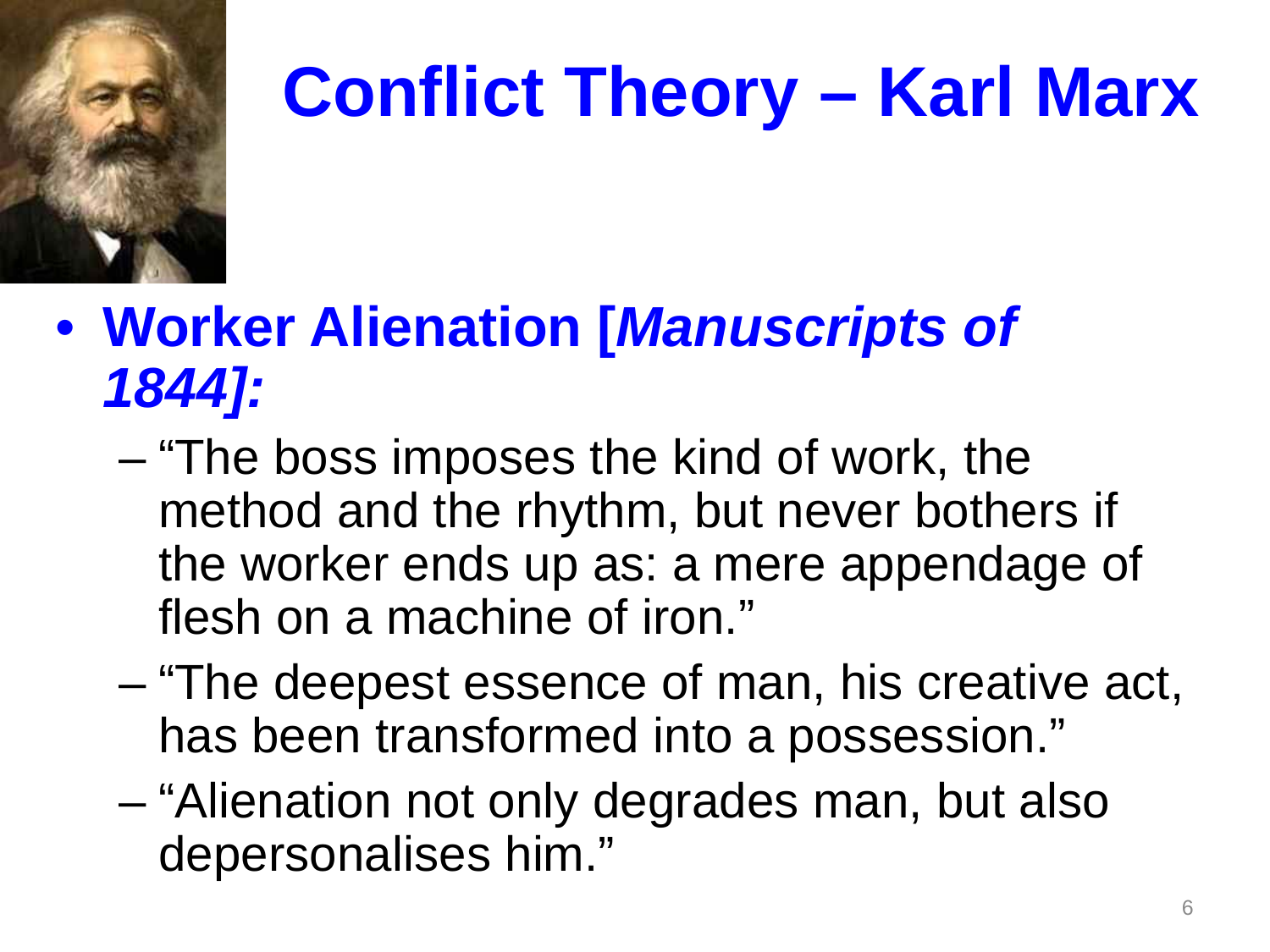

# **Conflict Theory – Marxian CMMI Implications**

- **Companies** have established Mandatory Policies, Procedures, & Work Instructions to comply with the CMMI that Rigidly Control Engineering Processes & Product Development
	- "The boss imposes the kind of work, the method, and the rhythm …"
- **Management** has usurped Engineering Creativity
	- "The deepest essence of man, his creative act, has been transformed into a possession."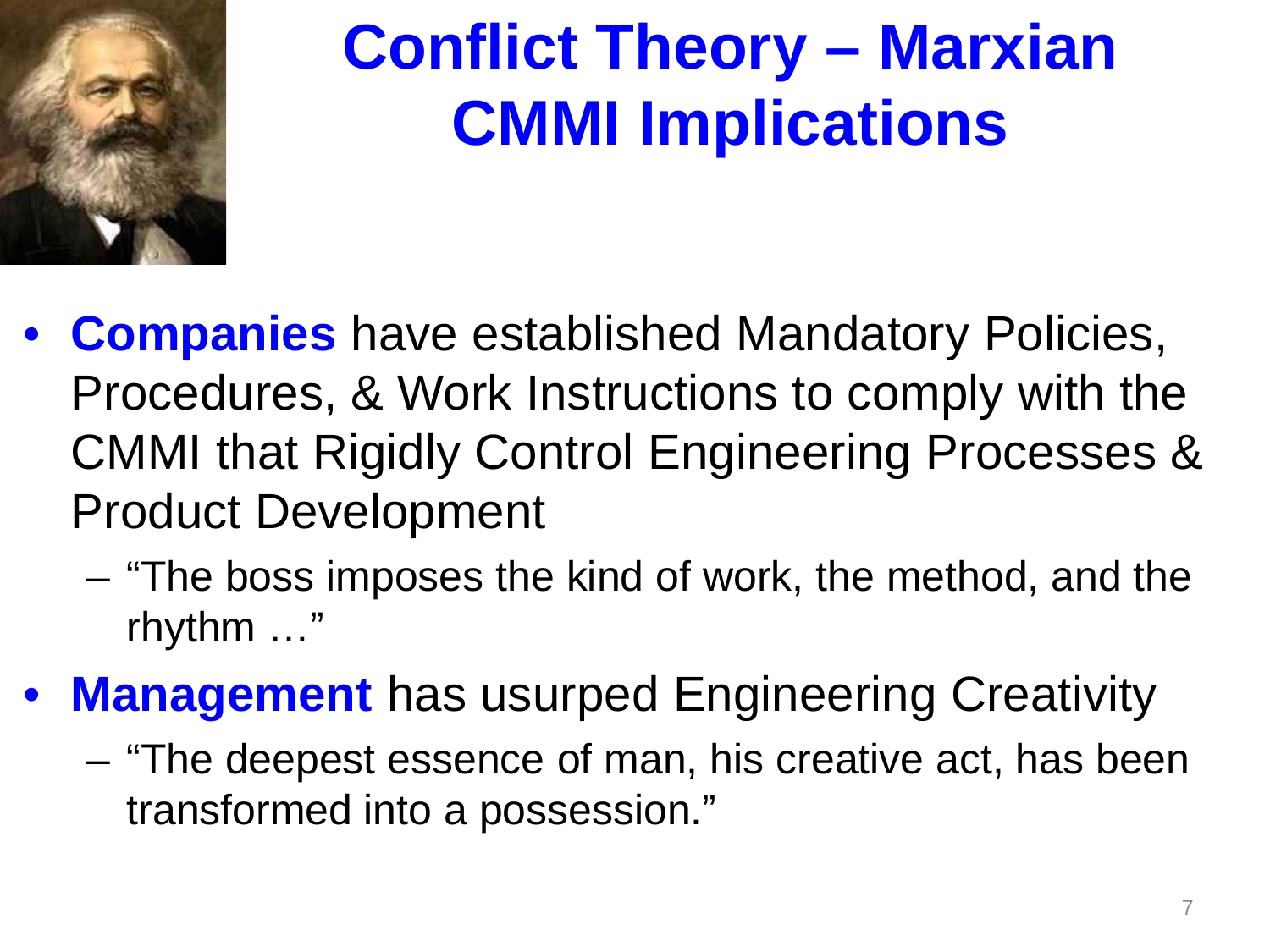

# **Frederick Winslow Taylor's Scientific Management**

- **Introduced many of the Alienation Methods that Karl Marx Warned about:**
	- **Pushed the Division of Labor to the Extreme**
		- Decomposed the work process into fragmented assembly line tasks that separated the mental concept of product creation from the physical act of product creation
		- Claimed the mental act of creation for management & relegated the physical act of production to the worker
		- 8 • Management usurped the master craftsmen's knowledge, documented it, codified it via work sheets for unskilled workers to follow, & eliminated the master craftsmen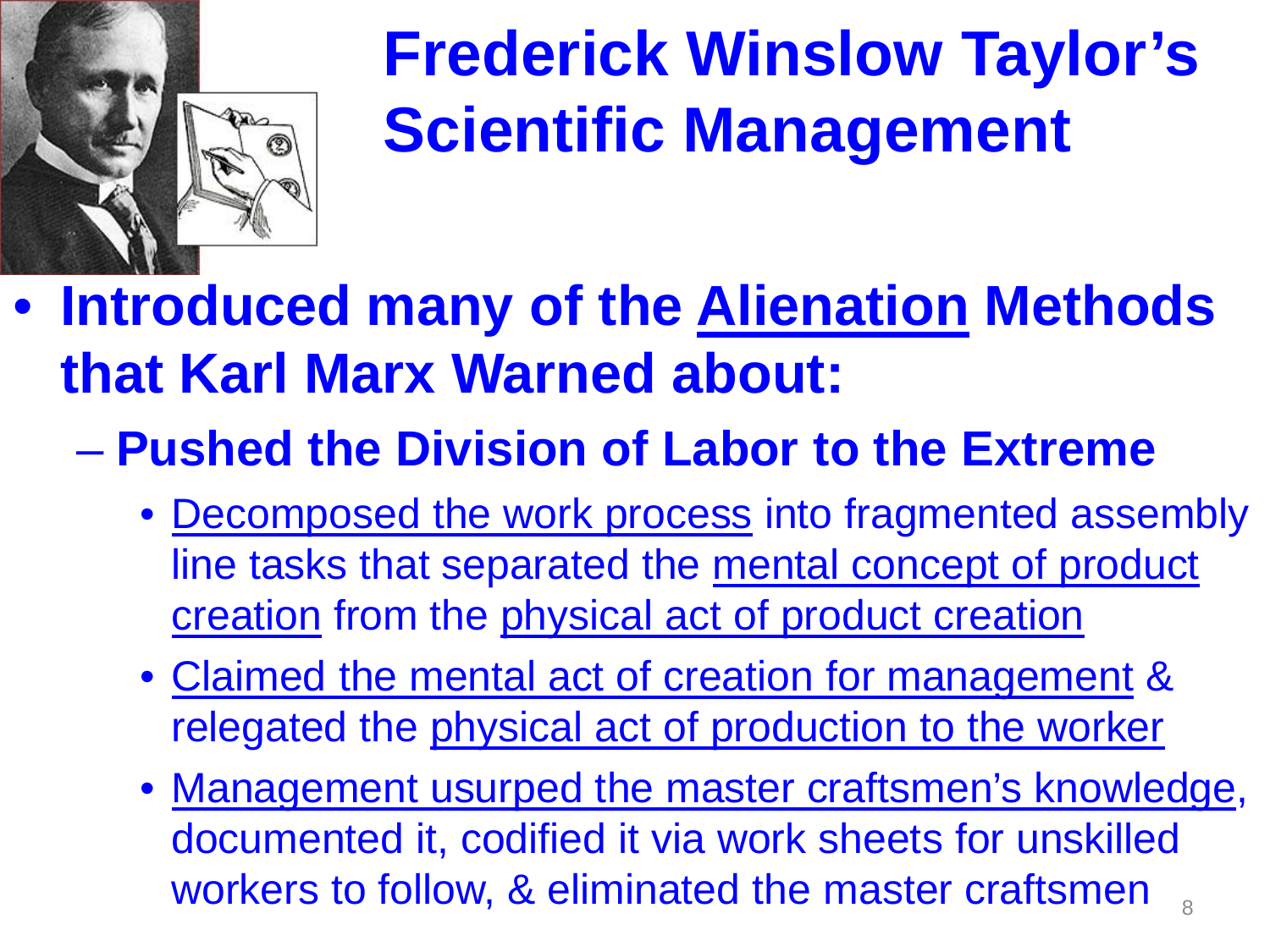

# **Frederick Winslow Taylor's Scientific Management**

- **Used Scientific Management Principles to Maximize Management Control of the Worker's Thinking, Acting, & Doing:**
	- Management seized total Control of the Manufacturing Processes, Methods of Product Production, & Workers Mental and Physical Movements
	- Dehumanized, Deskilled and Robotized Workers, which Alienated them from their Work Product, their fellow Workers, & their Families
	- 9 – Used Foremen and Industrial & Quality Control Engineers as Work Process Cops – forcing the Workers to blindly follow Scripted Processes, Methods, & Task Sheets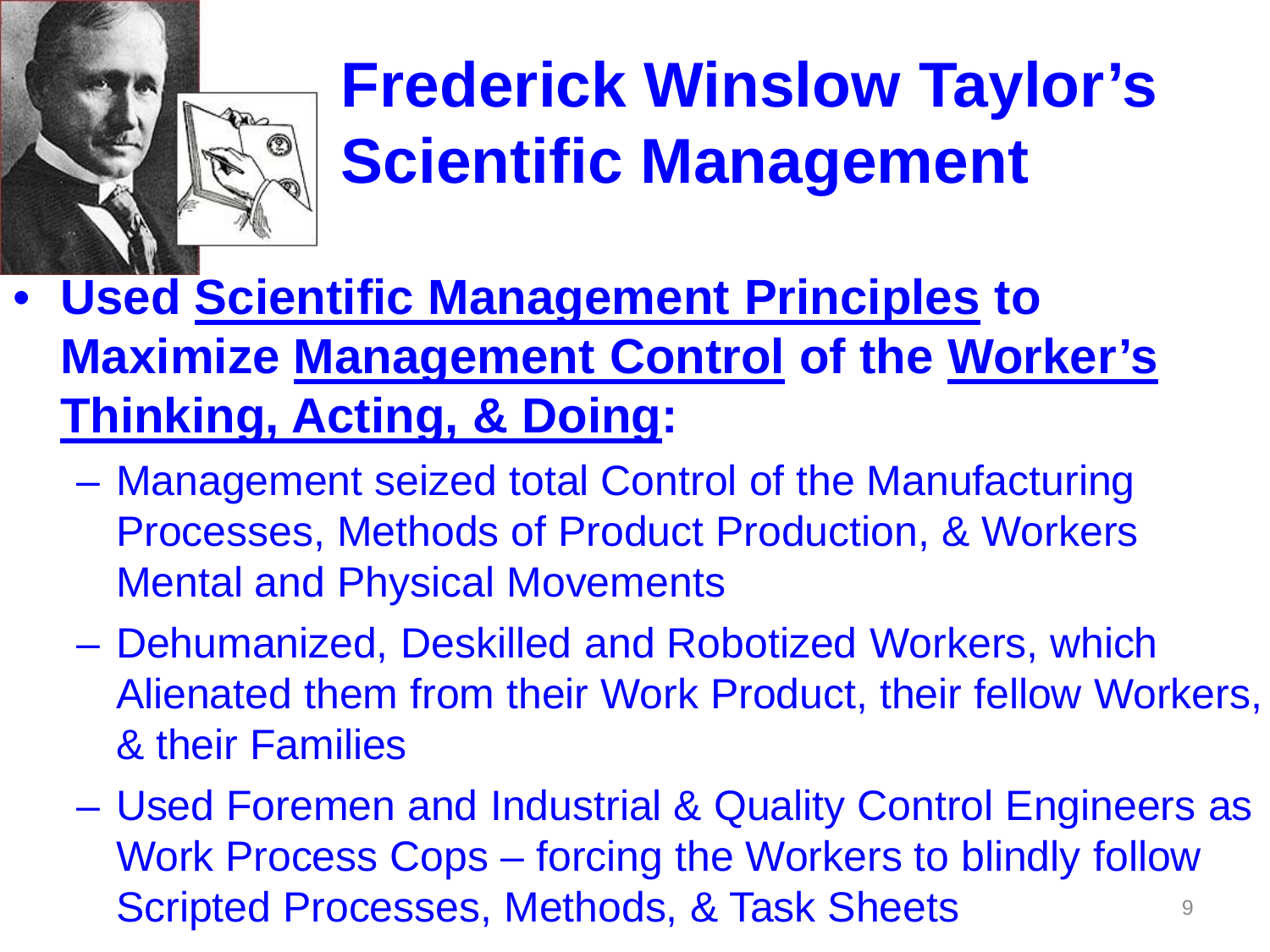

**Frederick Winslow Taylor's Scientific Management - CMMI Implications**

- **Division of Labor** has basically occurred in accordance with the CMMI's 22 Process Areas
- **Management Control** of the Engineer's Thinking, Acting and Doing has been achieved via mandatory CMMI driven Policies, Procedures, & Work Instructions
- **Compliance Verified** via: Internal Audits, Process Audits, QA & CM Audits, & CMMI **Appraisals**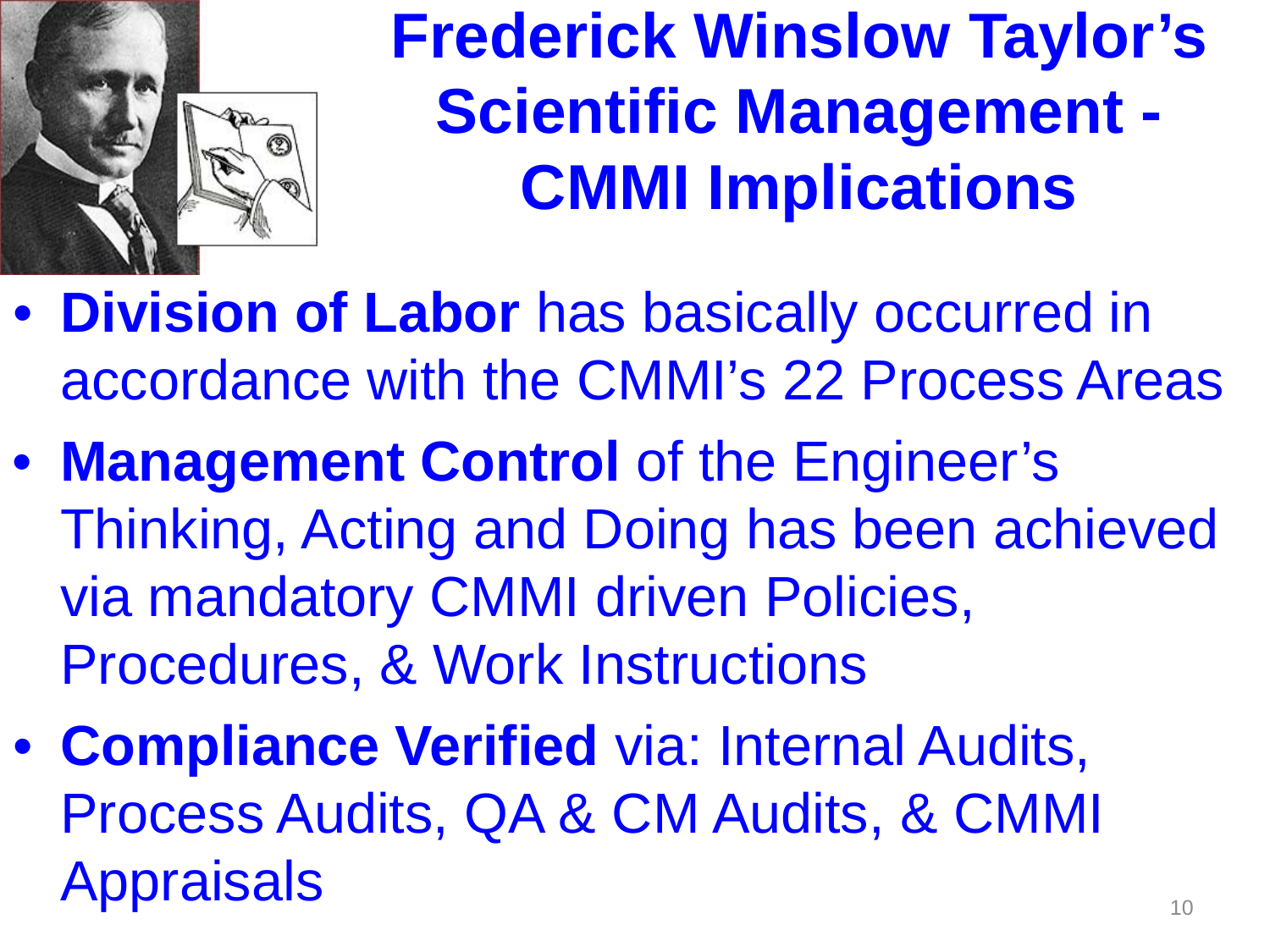

# **Max Weber's Conflict Theory**

#### • **[Burea](http://argoul.blog.lemonde.fr/photos/uncategorized/weber.jpg)ucratization of Organizations:**

- **Provided Management** with an Organizational Methodology that aids Decision Making & Maximizes 4 Factors of Business Operation:
	- **Efficiency** achieved using optimal means (tasks, methods, & processes) to attain desired ends (products)
	- **Calculability** achieved using quantification of inputs, processes, outputs, resources, & finances
	- **Predictability** achieved using consistent, uniform production methods & processes
	- **Control** achieved tightly controlled automated dehumanized processes, feedback systems, & monitoring of work performance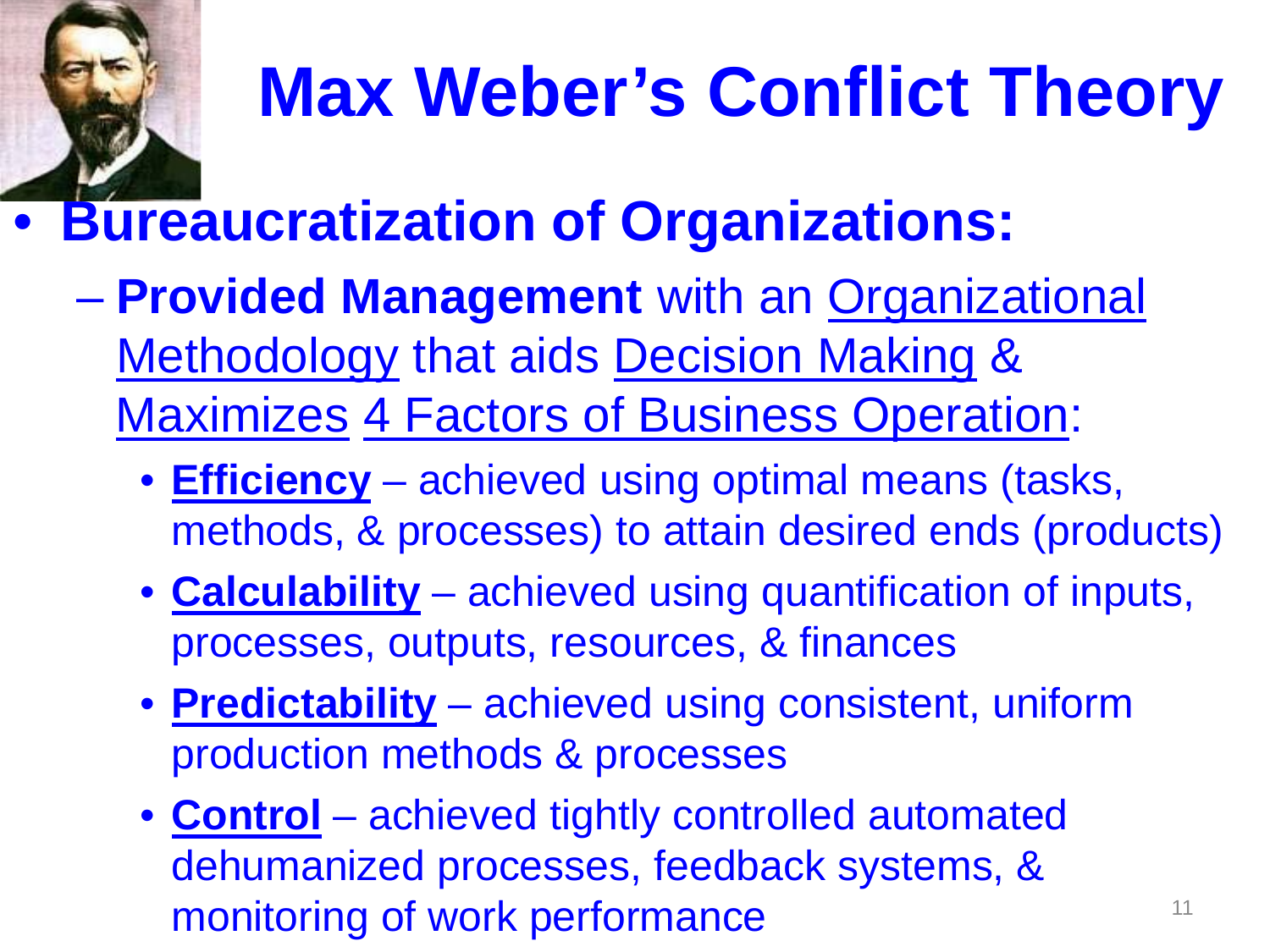

# **Max Weber's Conflict Theory – CMMI Implications**

- **SEI & DoD** have confirmed CMMI Assessed Companies Achievement of Weber's 4 Factors of Business Operation & Performance:
	- Greater Efficiency, Calculability, Predictability, & **Control**
- However, Bureaucratization Impacts (Iron Cage) on Engineers largely Ignored:
	- Job Satisfaction & Job Performance?
	- Loss of Incentive & Motivation?
	- Loss of Creativity?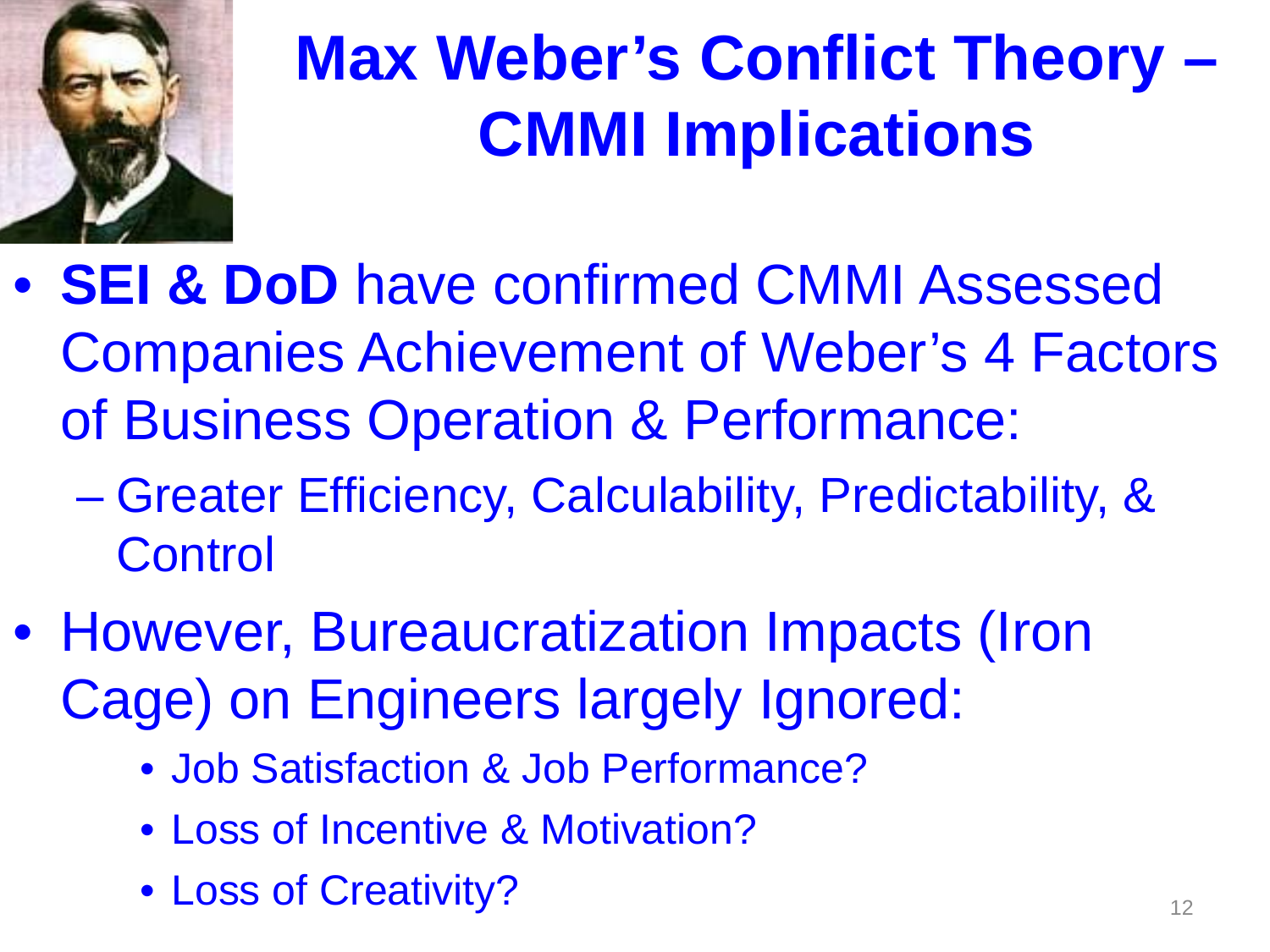### **CMMI Bottoms-Up Assessment: a Grounded Analysis from the Perspective of Practicing Engineers in Defense Engineering**  $\odot$   $\odot$

*CMMI as Contemporary Iron Cage: a Grounded Analysis from the Perspective of Practicing Engineers in Defense Engineering.* St. Paul, MN: University of St. Thomas doctoral dissertation. Copyright © 2009 by Bruce B. Beadell. All Rights Reserved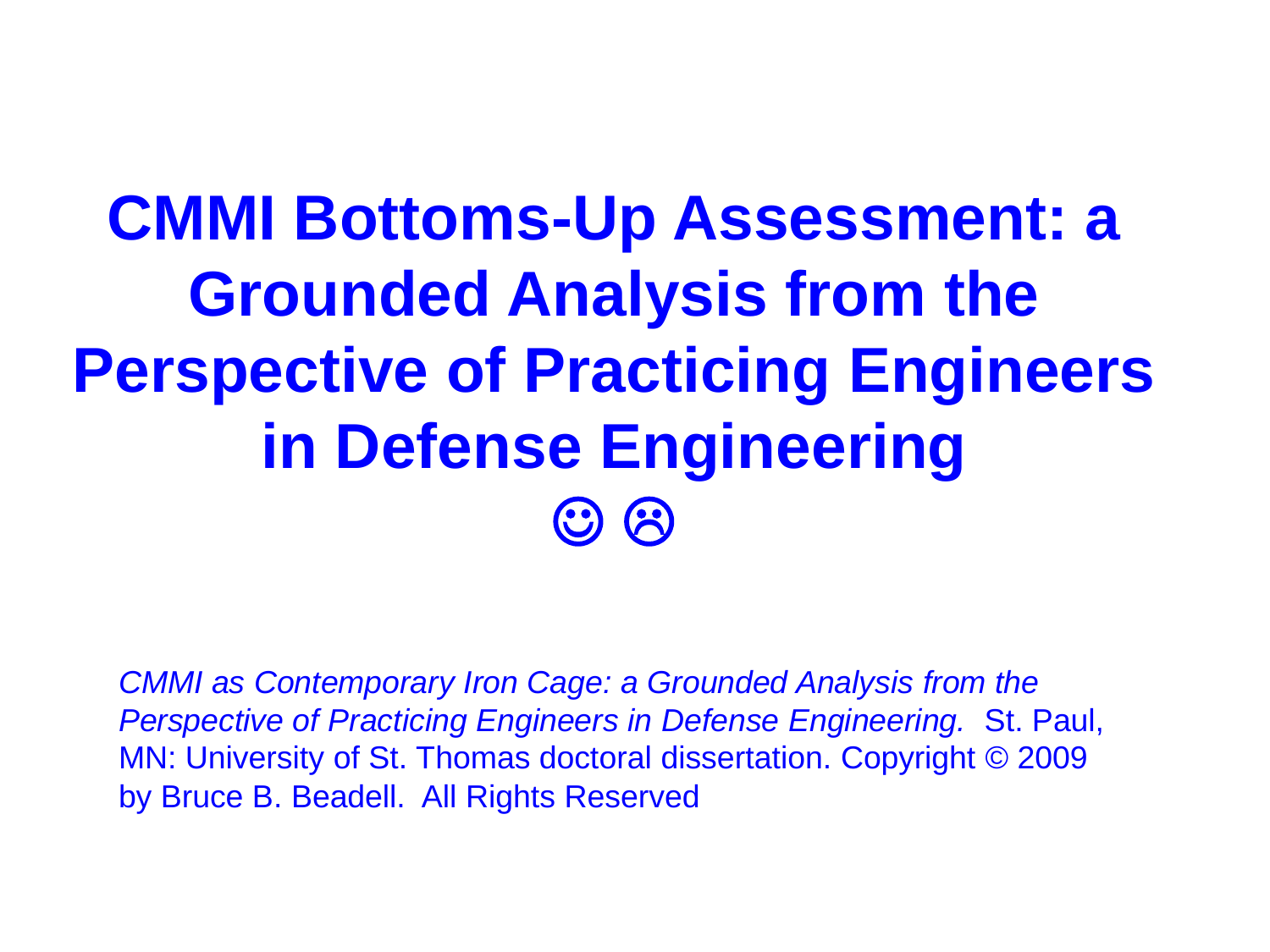# **Case Study Background**

- **Purpose:** Determine how CMMI Practitioners (Engineers) viewed the effects of the CMMI on their **Job Performance** & **Job Satisfaction** at Defense Engineering (pseudonym)
- **Defense Engineering** went through 2 CMMI V1.2 Appraisals during this case study period: ML3 & ML5

#### **Case Study Approach:**

- **12 Engineers** (HW, SW, SE, QA) participated in study who had actively implemented CMMI requirements / capabilities on their Projects and participated in CMMI appraisals:
	- Typical use of CMMI Ranged from 2 to 5 years
	- Engineering Experience Ranged from 9 to 35+ years

 **Electronic Questionnaire** comprised of 10 Open-Ended Questions, analyzed & scored responses (Positive  $= +5$ , Neutral  $= 0$ , Negative  $= -5$ ), and conducted follow-up discussions with respondents:

- Used Qualitative and Quantitative Hybrid Analysis Methods
- Listened to the Voices of Engineers: emails, discussions, & CMMI training sessions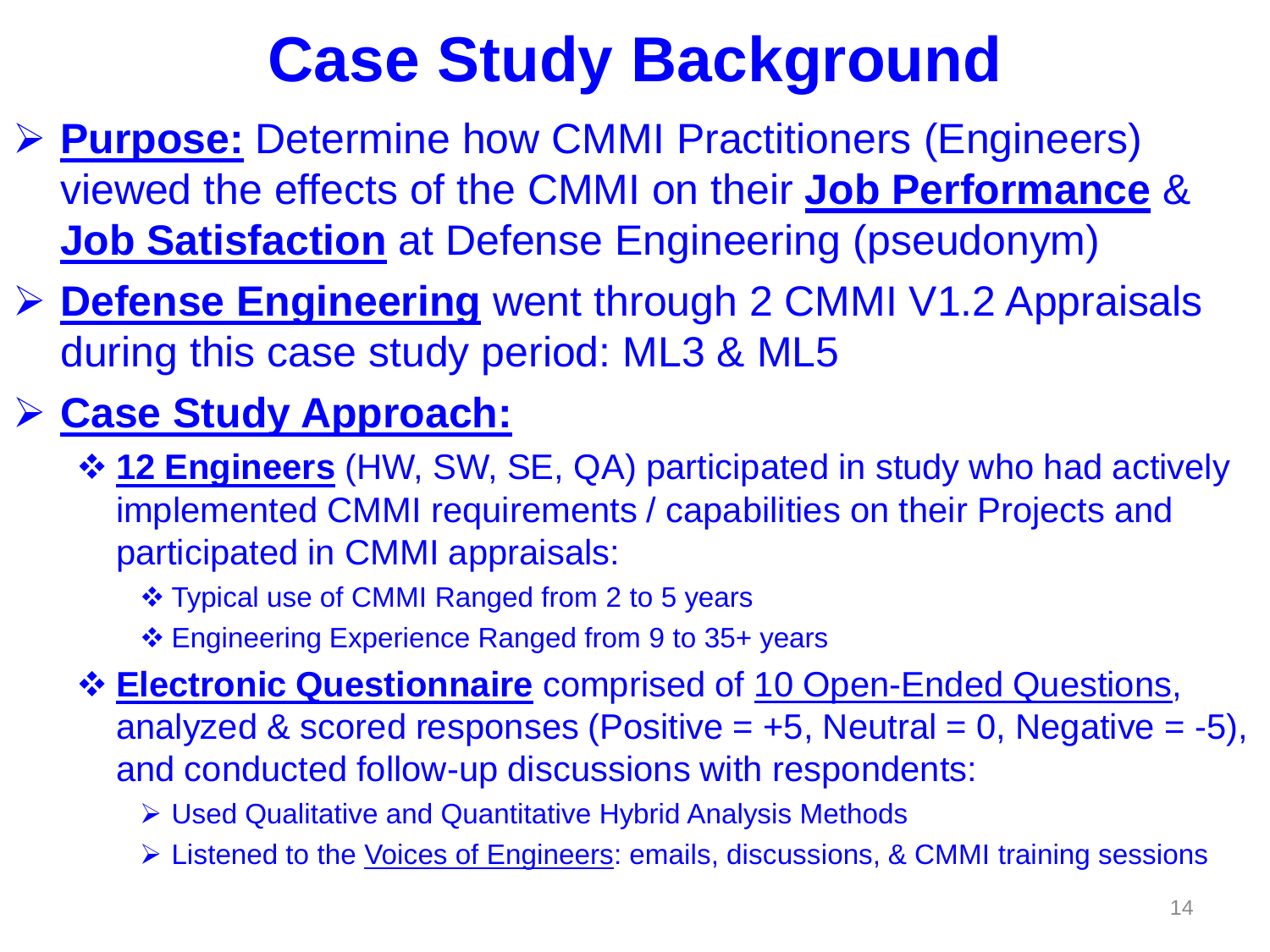#### **How CMMI Affects Practicing Engineers**

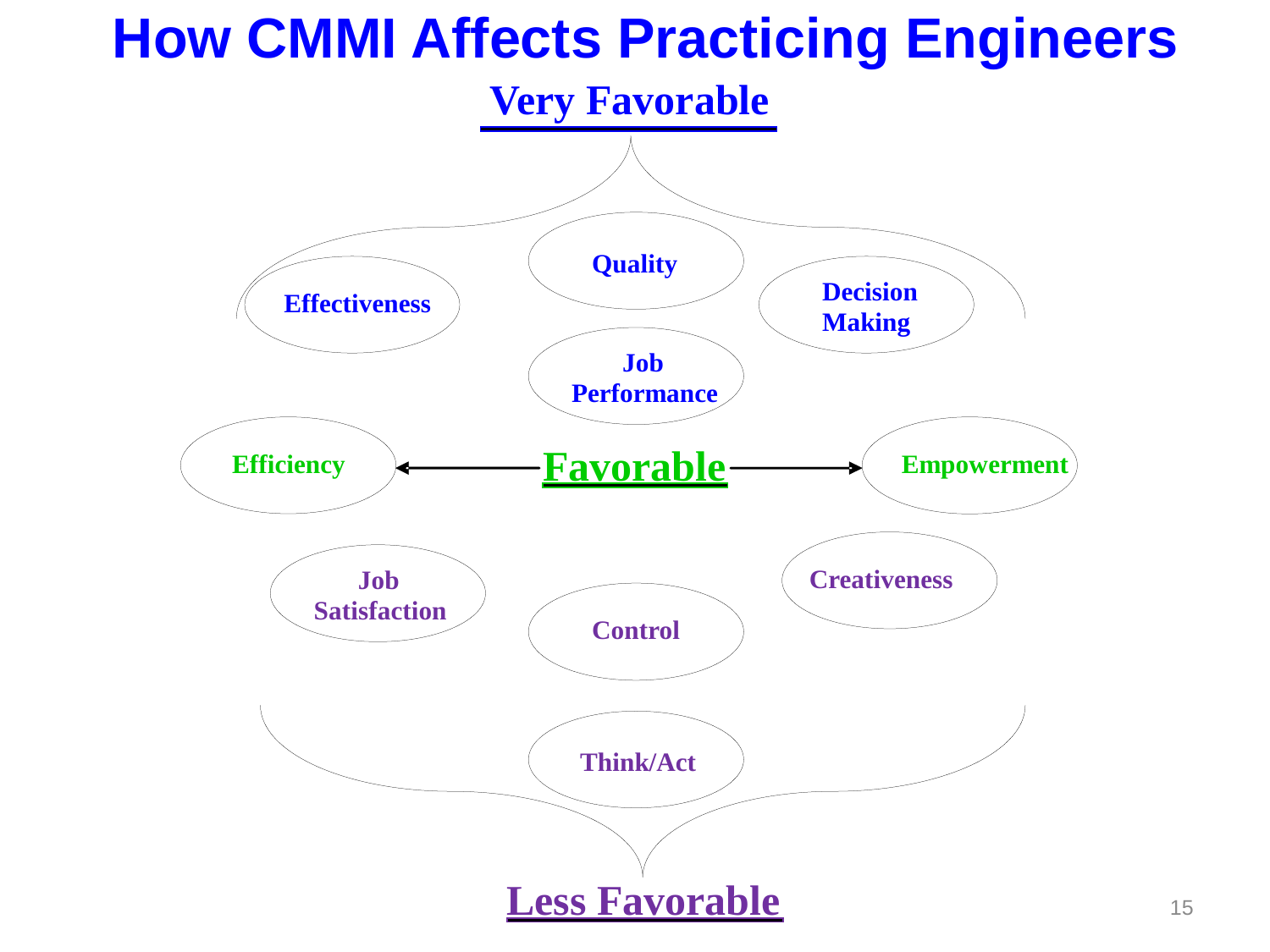- **Q1:** How does CMMI affect an engineering practitioner's ability to accomplish engineering work tasks **effectively**?
	- **Results: Positive (P) = 10 {83.3%}, Neutral (N) = 1 {8.3%}, Detrimental (D) = 1 {8.3%}**
- **EX P2 [P] "Very positively. There is no longer a question of what is to** be done, since it is clearly documented in policies, procedures, and instructions."
- **EXECTE:** FRICTER FINICIPS FINICIPS And instructions significantly FINICIPS FINICIPS FINICIPS FINICIPS FINICIPS FINICIPS FINICIPS FINICIPS FINICIPS FINICIPS FINICIPS FINICIPS FINICIPS FINICIPS FINICIPS FINICIPS FINICIPS F improved the stakeholder commitment from interdependent teams, resulting in more effective involvement in decisions and tasks that affect them."
- **EP R9 [D] "In all honesty, I think that the pursuit of CMMI certification,** has created such detailed and strict policies, procedures, and reporting requirements that it hinders an engineer's ability to accomplish work tasks effectively, creatively, and efficiently more than it has helped."  $16$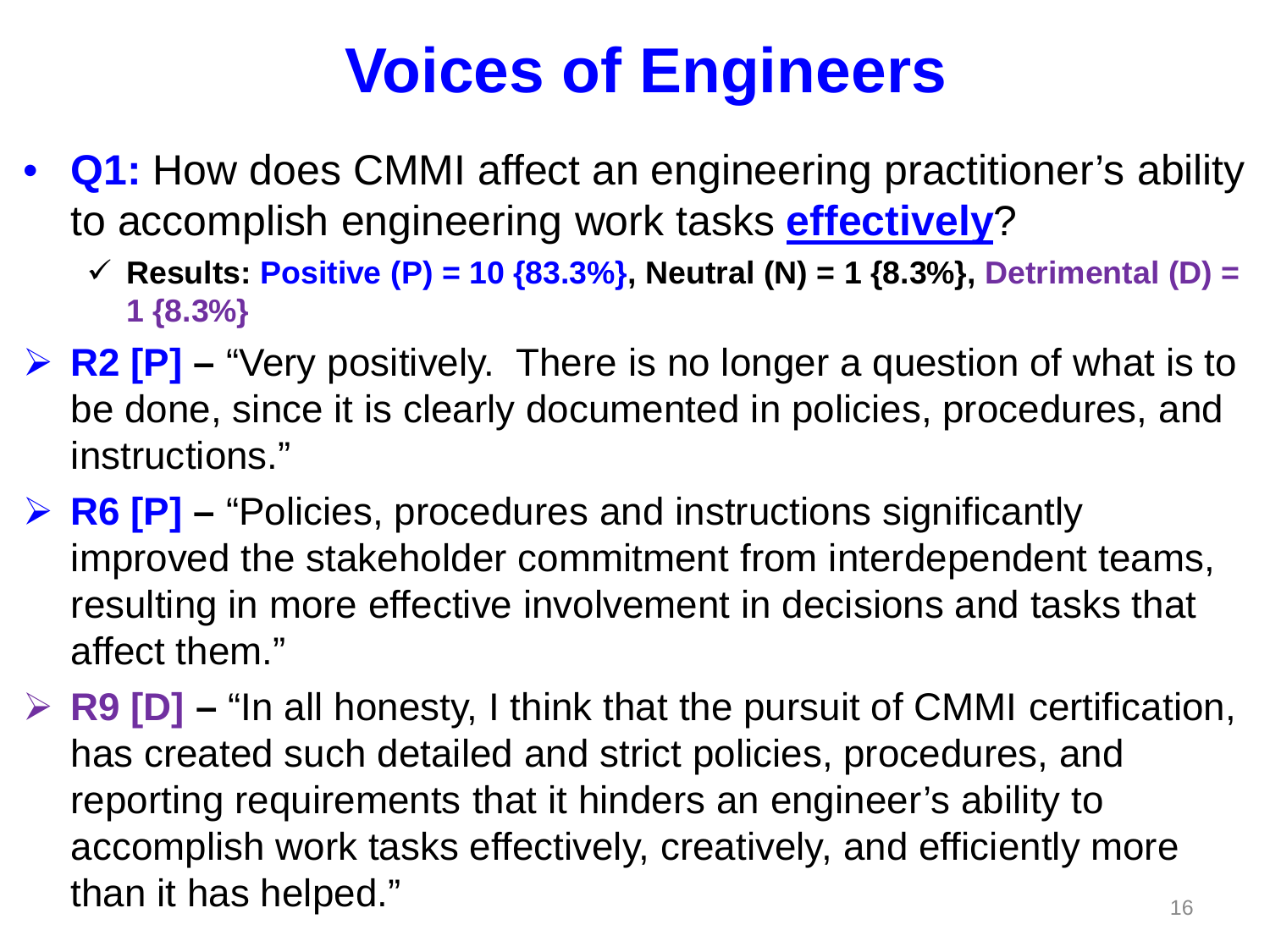#### • **Q1 – Perform Engineering Tasks Effectively Positive CMMI Effects**

- CMMI specifies what engineering tasks must be done via specific practices (SPs) and generic practices (GPs).
- Company's CMMI Compliant Policies, Procedures, & Instructions (PPIs) specify how these engineering tasks are to be accomplished.

#### **Negative CMMI Effects**

- CMMI may cause companies to implement too many Policies, Procedures, & Instructions (PPIs), which can overwhelm engineers from working effectively by slavishly following these PPIs unless significant tailoring is encouraged & allowed.
- Too many Process Areas (22) and Specific/Generic Goals (116) & Practices (439) that must be implemented, institutionalized, and satisfied to attain CMMI ML5.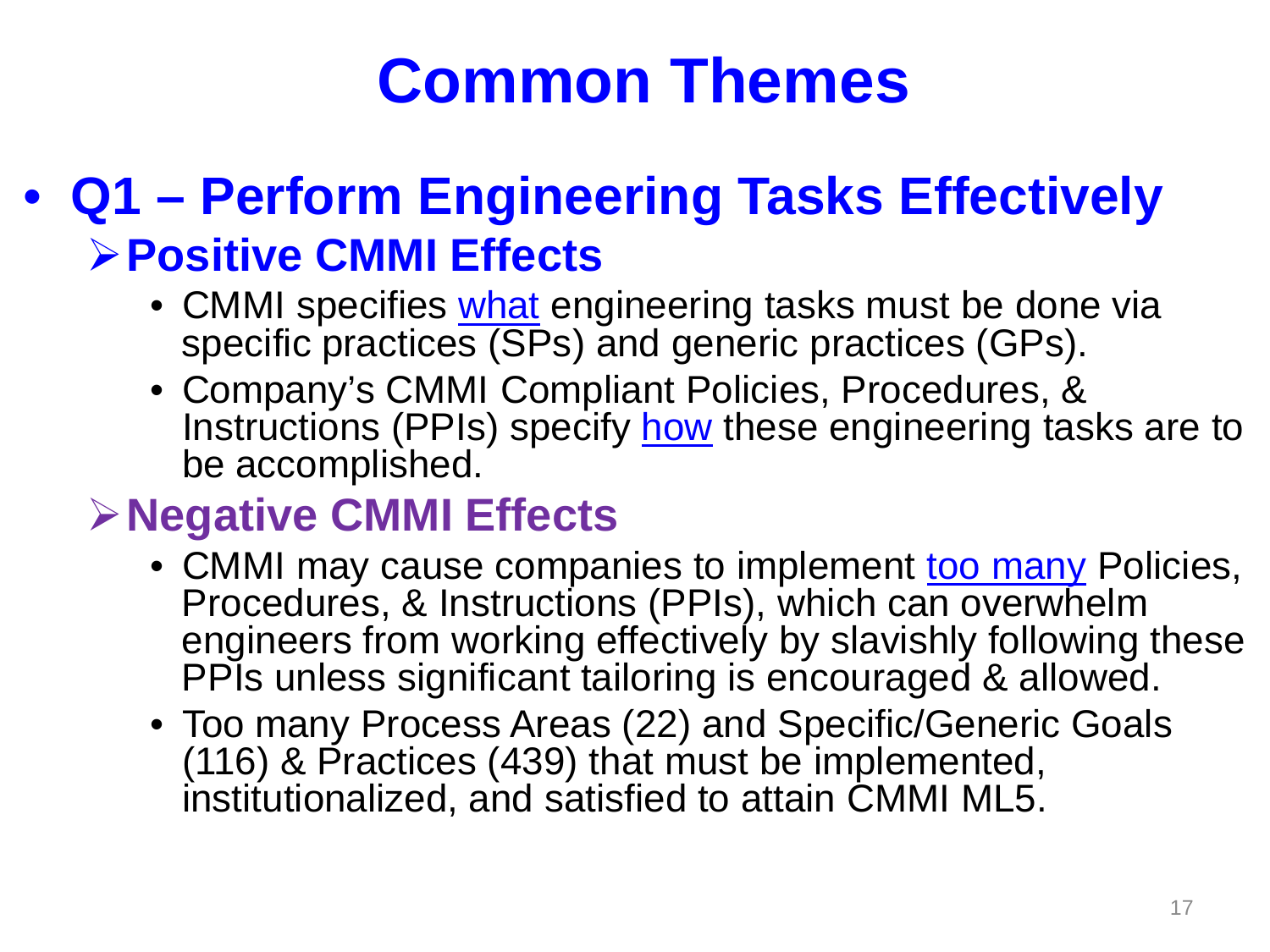- **Q2:** How does the CMMI contribute to an engineer's ability to create **quality** engineering products?
	- **Results: Positive (P) = 10 {83.3%}, Neutral (N) = 2 {16.7%}, Detrimental (D) = 0 {0%}**
- **EX P2 [P] "Very positively. Of note here is the organizational use of a** standard peer review process that has done (in my opinion) the most to enhance the quality of our Engineering Products. Also, standardizing on tools has greatly affected quality."
- **R3 [P] –** "Increased more decisions are made based on data versus engineering judgment, personal agenda, or management decree. There's no question that better processes, when used conscientiously, result in better, higher quality products."
- **EXECTE:**  $\triangleright$  **R5 [P]** − "Quality has increased Specifically use of peer reviews in a quantitative manner drives up quality."
- **R6 [N] –** "Quality of the processes and products is ultimately up to the management team. If the management team does not enforce high standards, the quality is shoddy regardless of whether or not policies, procedures, and instructions are being followed." The model of the state of the state of the state of the state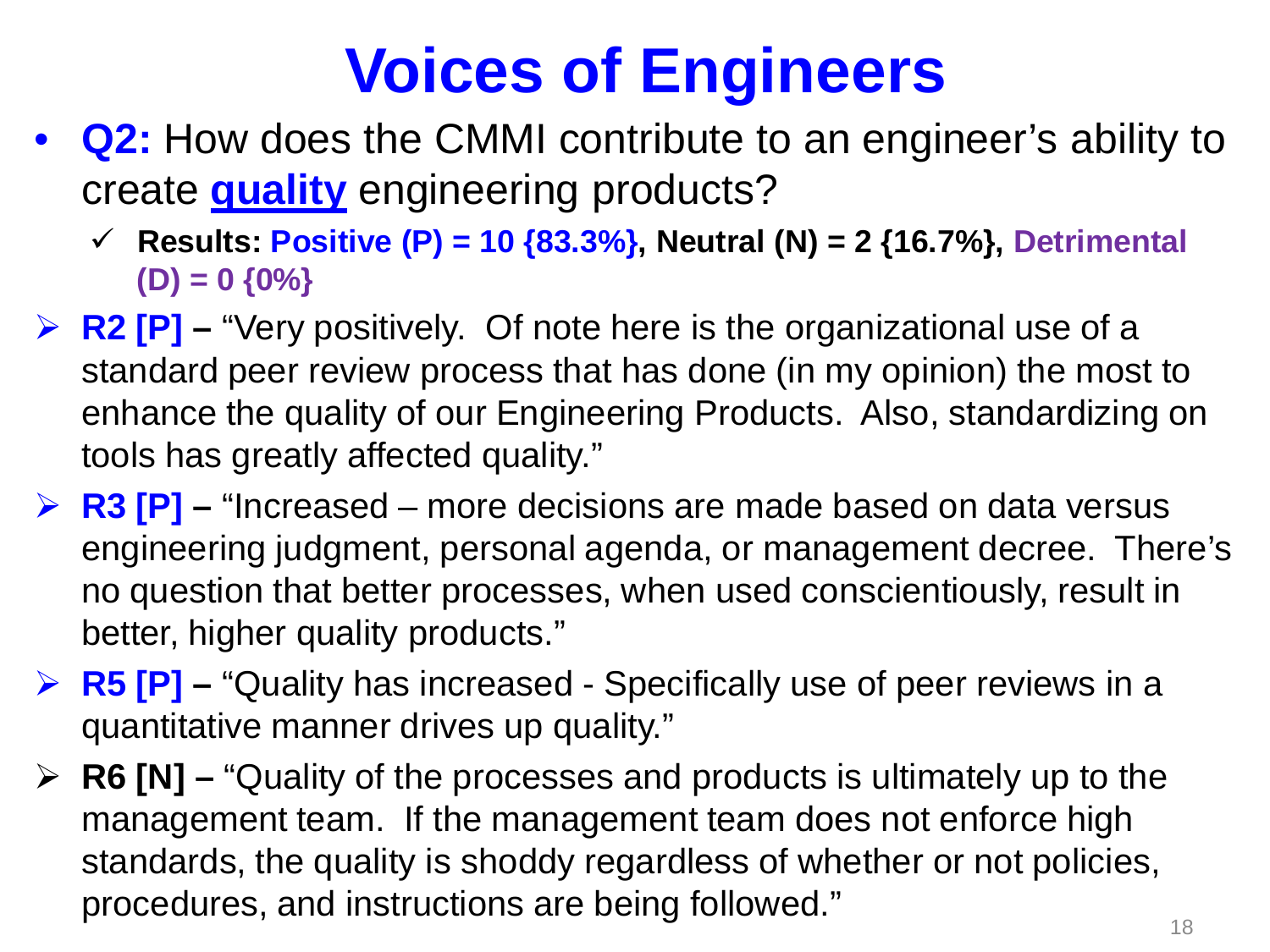#### • **Q2 – Create Quality Products**

#### **Positive CMMI Effects**

- CMMI VER & VAL Ensures building the product right and building the right product.
- CMMI DAR Enables better engineering decisions based upon disciplined, rigorous quantitative analysis.
- CMMI OPD, MA, QPM & OPP Require use of organizational & project data, sharing of measurement data across the organization, and making process/product improvements based upon quantitative data/information.

#### **Negative CMMI Effects**

• No Negative Statements Voiced by Engineers.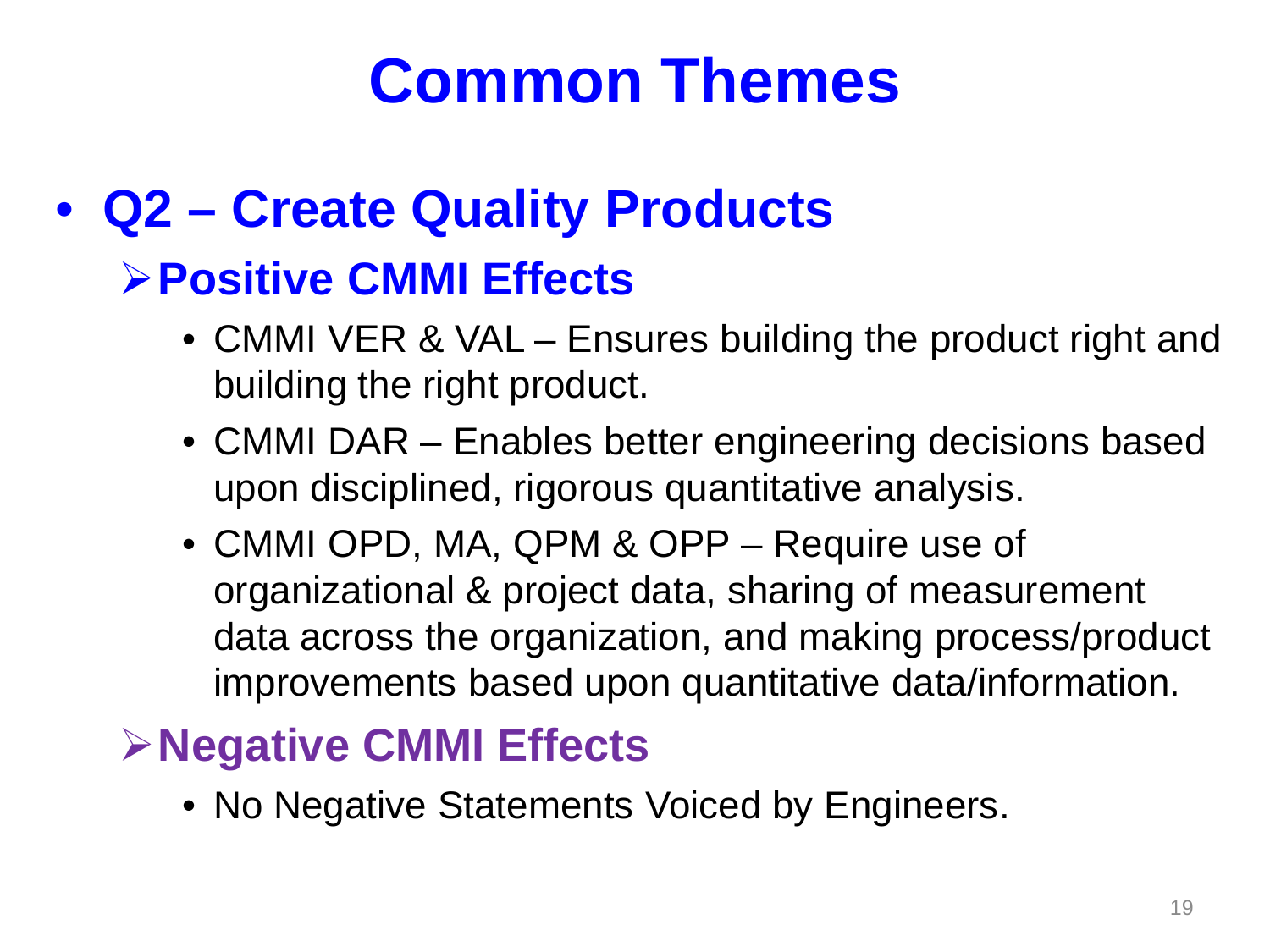• **Q3:** How does the CMMI affect the engineer's ability to accomplish their engineering tasks **efficiently**?

 $\checkmark$  Results: **P** = 7 {58.3%}, N = 3 {25.0%}, D = 2 {16.7%}

- **R1 [P] –** "I think that the main way the CPF [Common Process Framework] has increased my task execution efficiency is with the templates they provide....
- **EX PEPECT P** − "Very positively. As personnel move from program to program their learning curve is greatly reduced since tasks are performed consistently and the tool base is relatively the same."
- **EP R9 [D] "We have created an environment where it has become** more important and time consuming to show that you have followed the process than it is to do the work and meet the customer's needs."
- **EXECTE:** R11 [D] "Our policies, procedures and instructions do not scale to the size of our programs. The process leans toward large programs that can afford the overhead. Small projects gain much less value from the implementation of CMMI."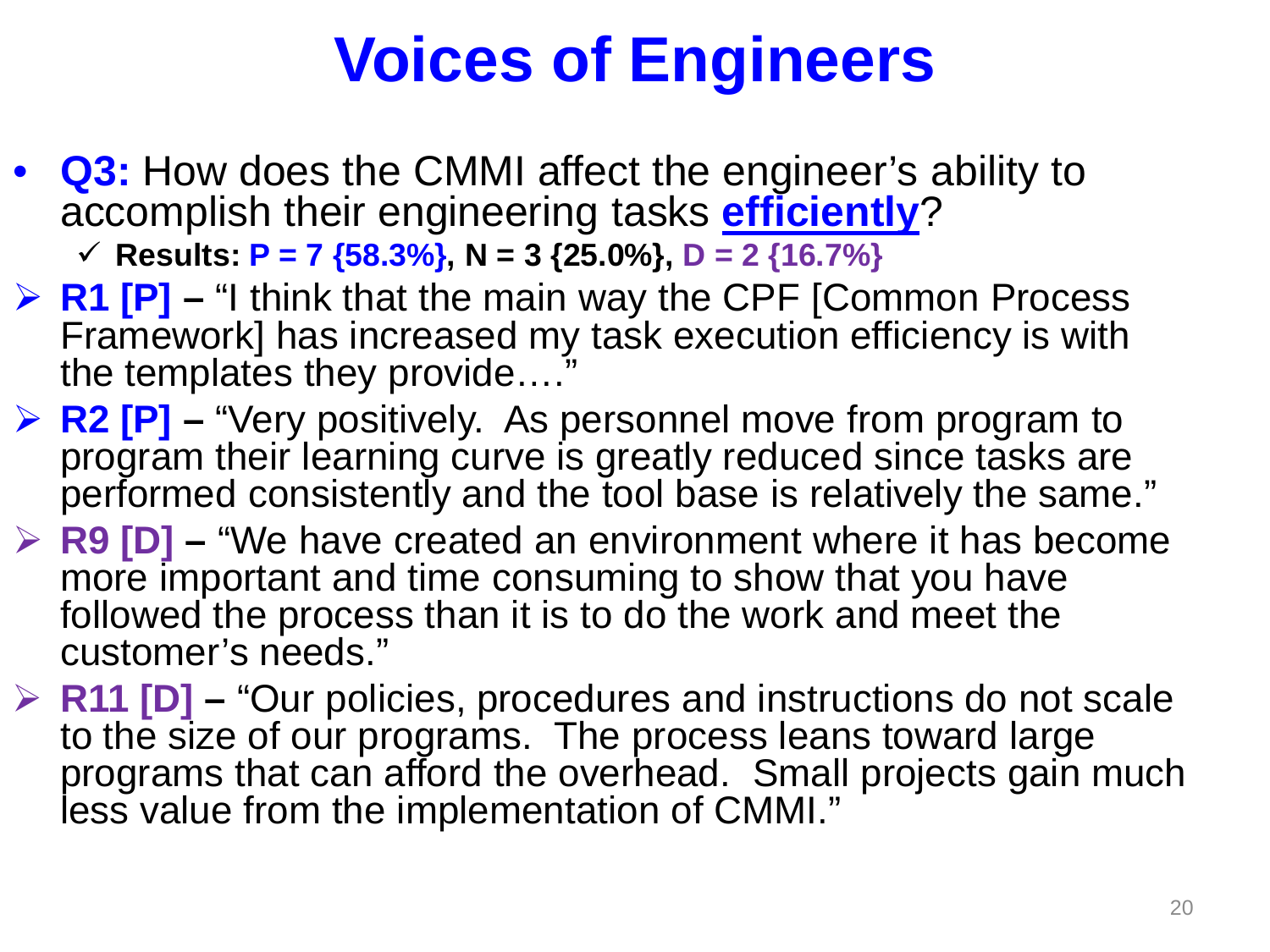#### • **Q3 – Execute Engineering Tasks Efficiently**

#### **Positive CMMI Effects**

- CMMI OPD, DAR, MA, OPP, QPM, VAL, & VER Ensure building the engineering product using standardized organizational templates: plans, test procedures, and reports.
- CMMI DAR Standardized DAR report form used.
- CMMI OPD, MA, QPM, & OPP Require use of organizational & project data, sharing of measurement data across the organization, and making process/product improvement decisions based upon quantitative data/information.

#### **Negative CMMI Effects**

- CMMI has spawned an engineering process that is too burdensome and overly focused on documenting and management reporting.
- Only beneficial to larger projects that can afford the huge reporting/recording overhead.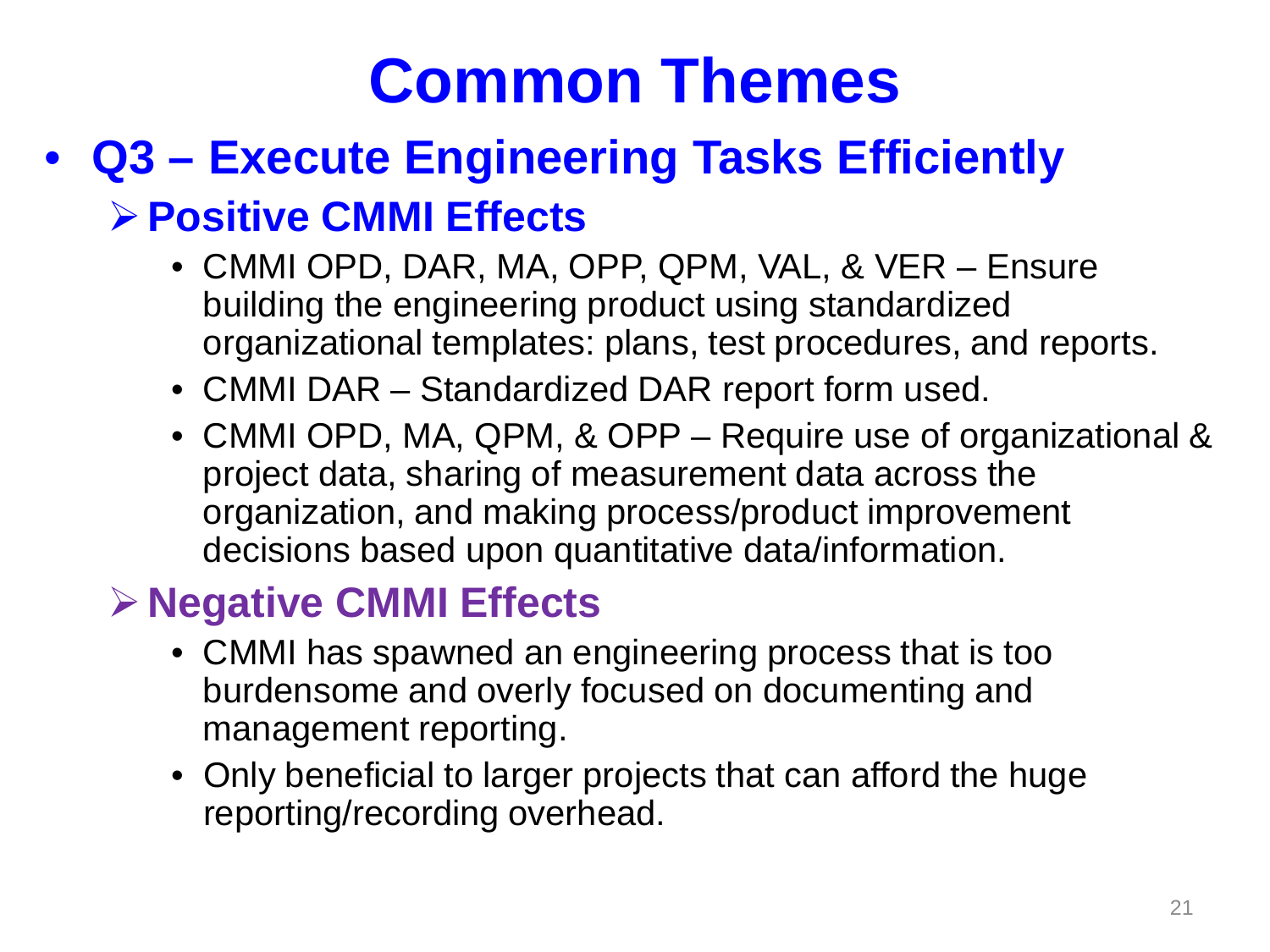• **Q4:** What **degree of control** does your CMMI compliant policies, procedures and instructions impose on your engineering work activities?

 $\checkmark$  Results: **P** = 6 {50%}, N = 2 {16.7%}, D = 4 {33.3%}

- **► R3 [P] –** "Higher control is imposed in relation to other non-CMMI organizations where I've worked. This is expected, given the CMMI focus on process repeatability/stability and continuous improvement."
- **EXECTE:** R10 [P] "The processes are supposed to control all aspects of the engineering activities, and it essentially does except for the human variations that are inevitable."
- **EP PIET –** "I would characterize the degree of control that the policies impose to be 'over the top.' We have program reviews, engineering reviews, checkpoint reviews, PAVM [Process Asset Verification Matrix] audits, quality process audits, peer review reporting, weekly team meetings, weekly schedule meetings, monthly measures, QMP [Quantitative Management Plan] measures, EVMS [Earned Value Management System] measures, and the list goes on."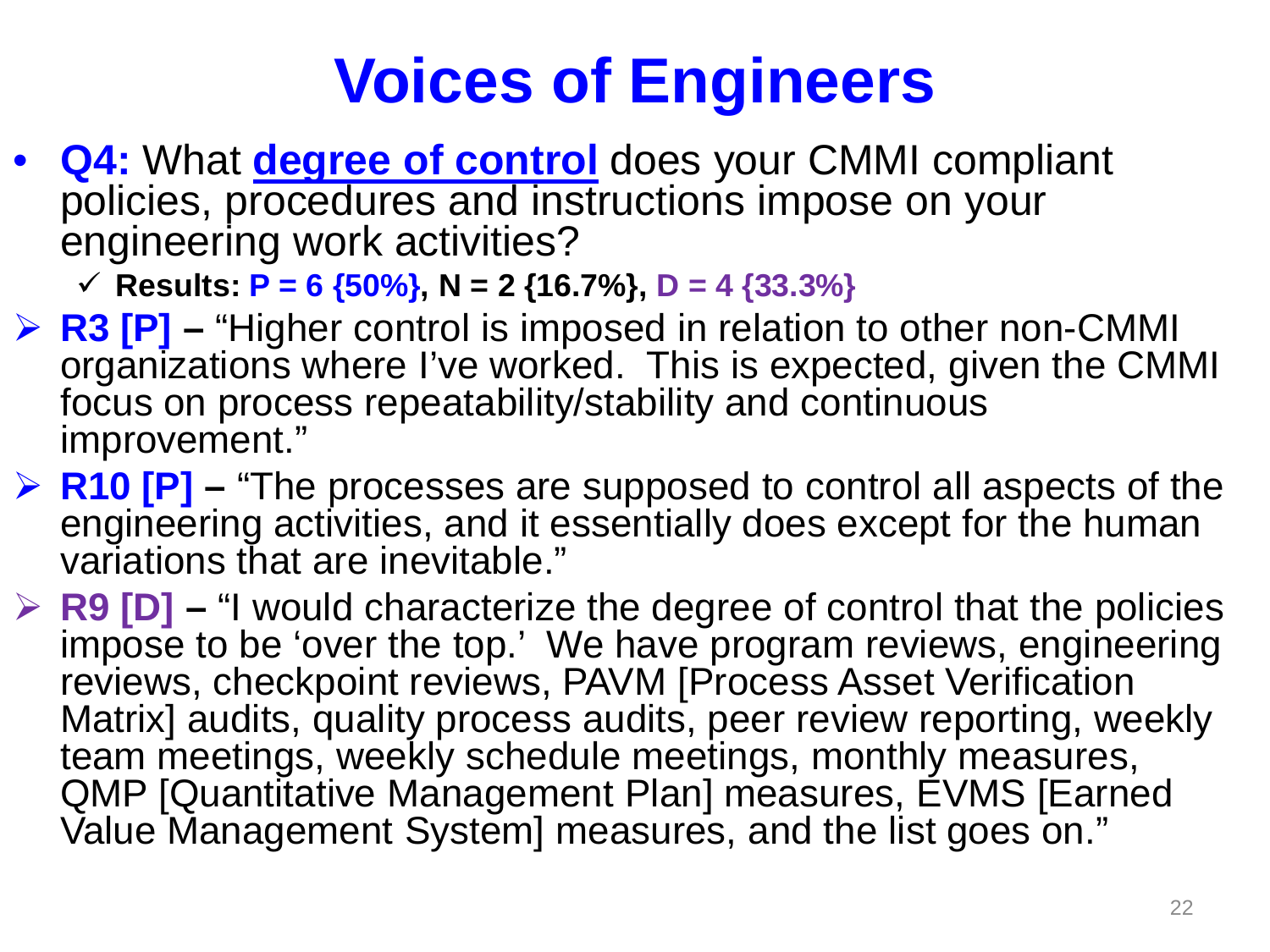#### • **Q4 – Control Effected Organization's PPIs Positive CMMI Effects**

- CMMI GP 2.8 "Monitor and Control the Process"
- Control is necessary for process repeatability, product consistency, and predictable schedule, cost, & quality results.

#### **Negative CMMI Effects**

• Too much control can be stifling due to layers of approvals and counterproductive due to numerous & burdensome reviews, audits, and meetings that are viewed by some engineers as non-value added.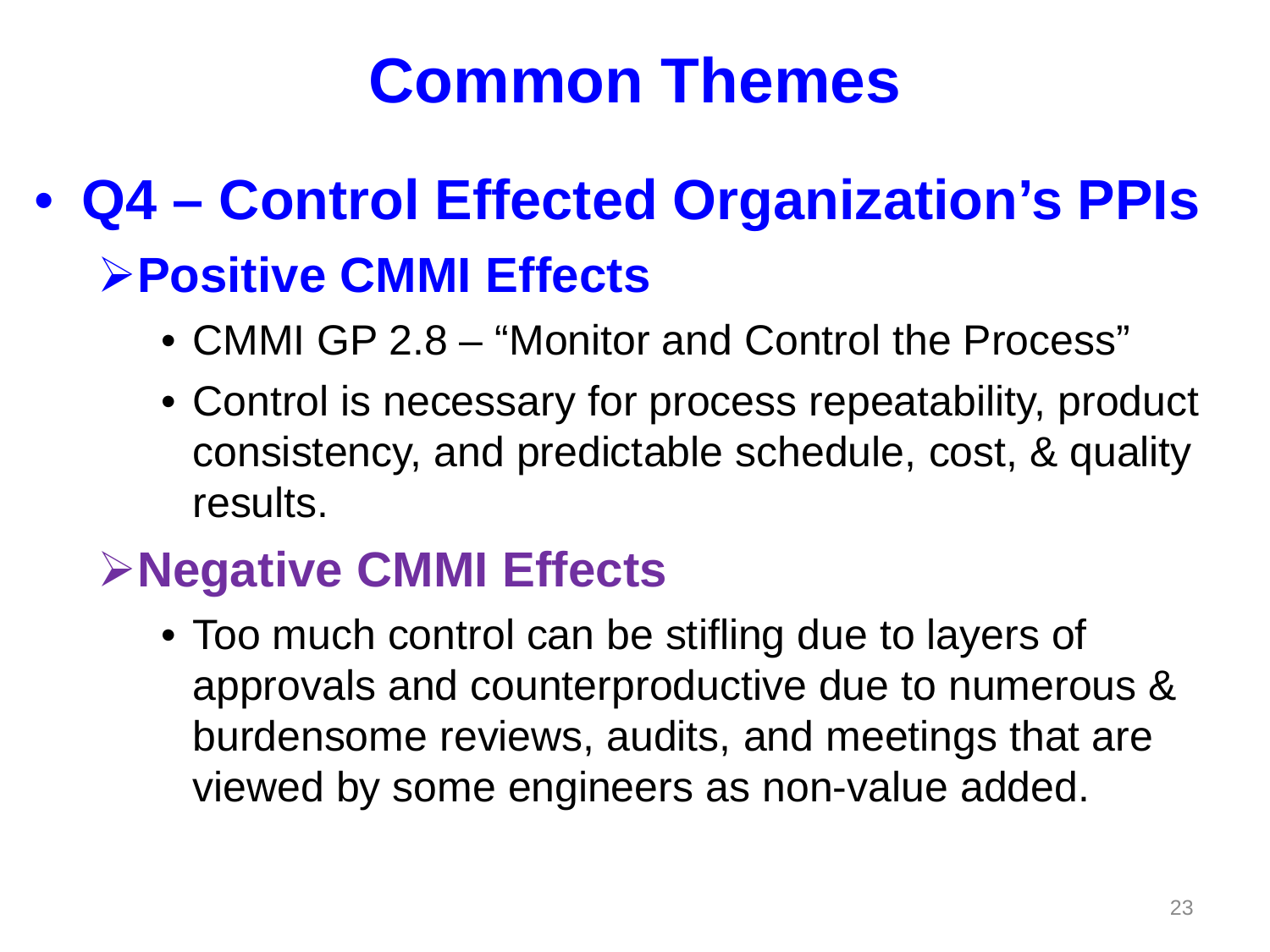• **Q5:** How does the CMMI affect your ability to **think** and **act** as an engineer?

**Fig. 7** Results:  $P = 4 {33.3\%}, N = 4 {33.3\%}, D = 4 {33.3\%}$ 

- **EX PET FIVELEXIAL PRI [Policies, Procedures, and Instructions]** encourage me to act and think as an engineer. I am exposed to the larger breadth of the program with peer reviews, PACAs [Preventative and Correction Action], and OIDs [Organizational Innovation and Deployment]."
- **EXECTE:** R6 [D] "Policies, procedures and instructions decrease my creativity and my ability to innovate because they don't challenge me to think up my own solutions. I am provided a template for every task. I am provided a flowchart of process activities that must be followed. I am treated like a cog in a big wheel, without a mind of my own."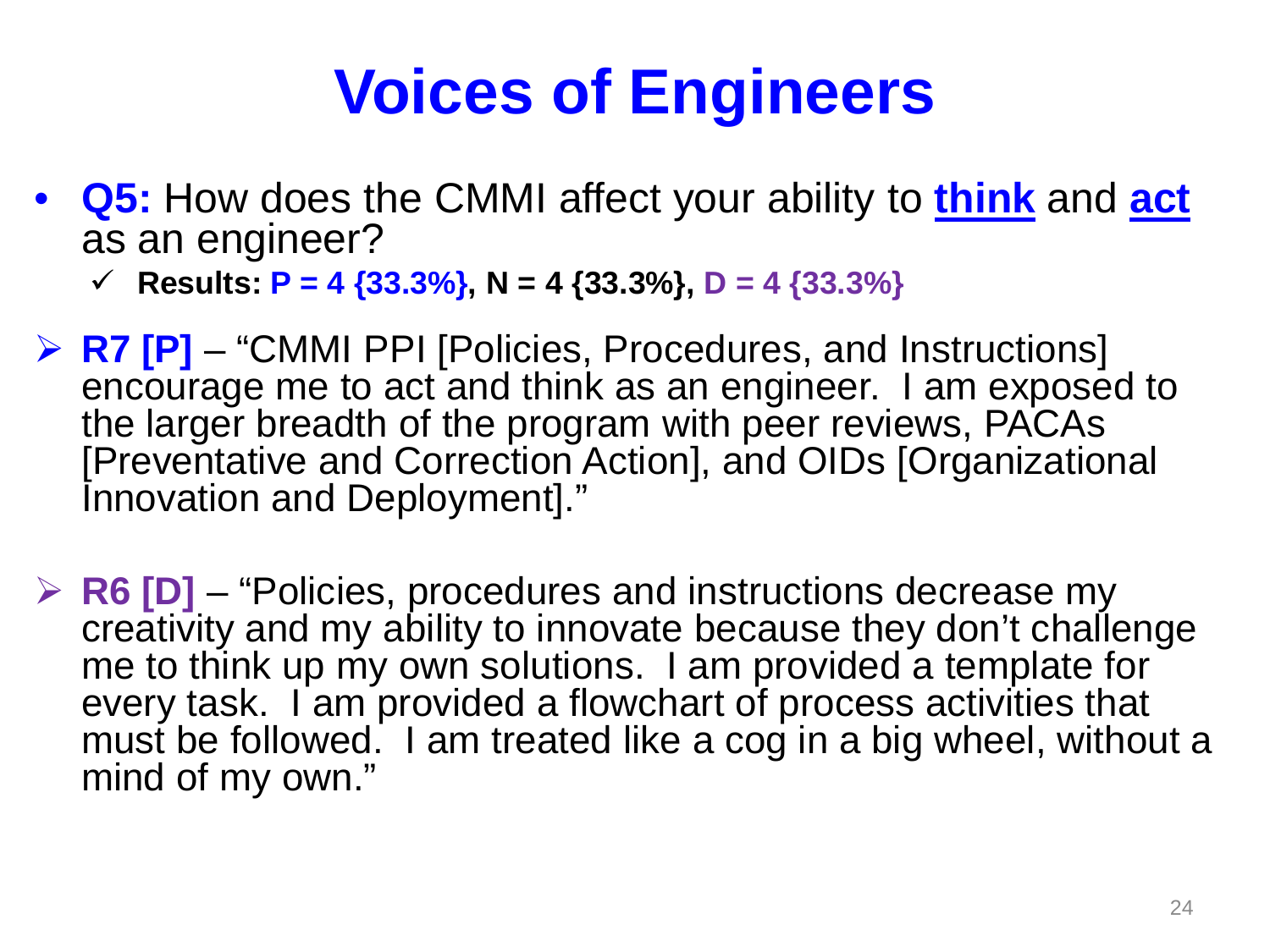#### • **Q5 – Ability to Think & Act as an Engineer Positive CMMI Effects**

• CMMI helped shape the Common Process Framework used by engineers, which provides them with a defined structure, instructions, and specific processes to follow to create quality engineering products.

#### **Negative CMMI Effects**

• CMMI adoption reduced and stifled engineers' creativity, innovation, and performance due to its burdensome, prescriptive,& bureaucratic processes.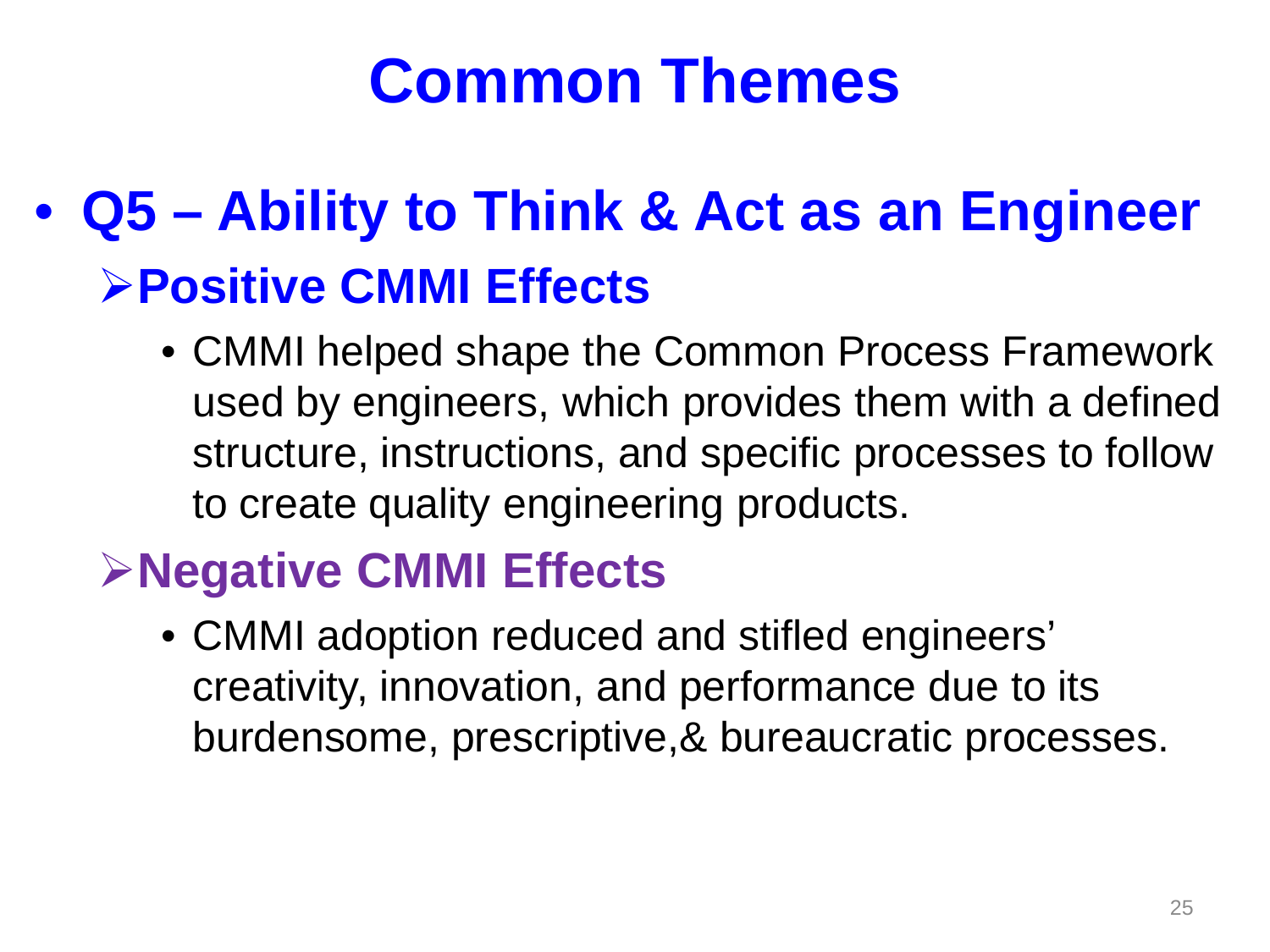• **Q6:** How has the CMMI affected your **job performance**?

**Results: P = 9 {75.0%}, N = 2 {16.7%}, D = 1 {8.3%}**

- **E5 [P]** "They have been useful when I've needed guidance, yet haven't been too restrictive or limiting. Once again, this has been particularly helpful when performing certain duties/tasks for the first time."
- **EX PR7 [P]** "PPI [Policies, Procedures, and Instructions] aid me in consistently creating quality work products by peer pressure, larger program knowledge by participation in nontraditional disciplines for me."
- **R9 [D]** "But if you ask me if I am improving my overall job performance in getting the tasks done and getting quality products out to my customer, I'd have to say that I am a worse performer than historically because of all the process adders I have to do in order to do the same tasks."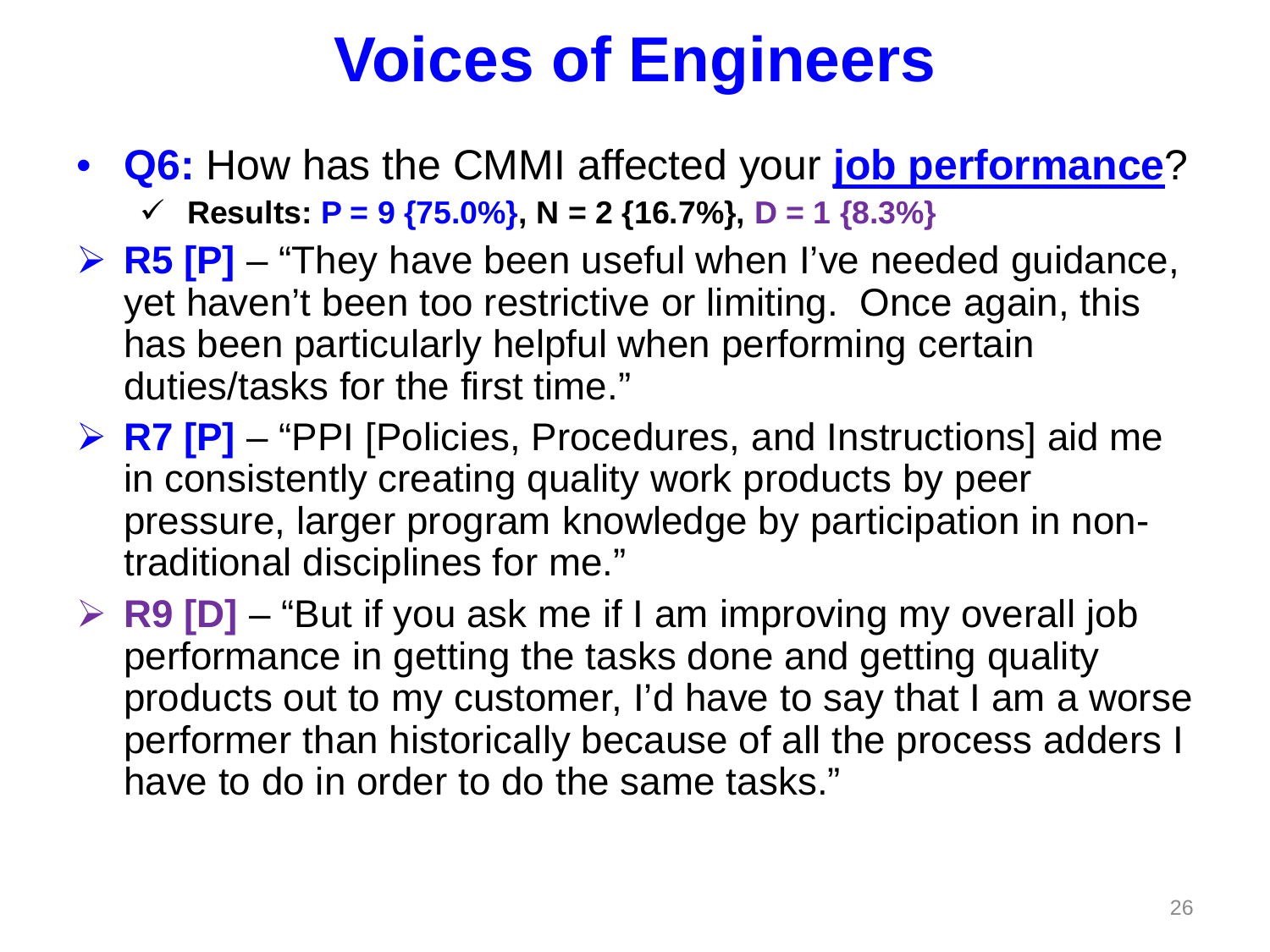#### • **Q6 – Engineer's Job Performance Positive CMMI Effects**

- CMMI based PPIs contribute to:
	- Shorter Learning Curves.
	- Performing Engineering Tasks Consistently & Uniformly.
	- Sharing of Process & Product Improvements across Projects.
	- Common use of Process & Product Measures Information.

#### **Negative CMMI Effects**

- CMMI based PPIs are perceived as detrimental due to the numerous non-value added tasks imposed.
- Large number of PPIs that are invoked on the Project.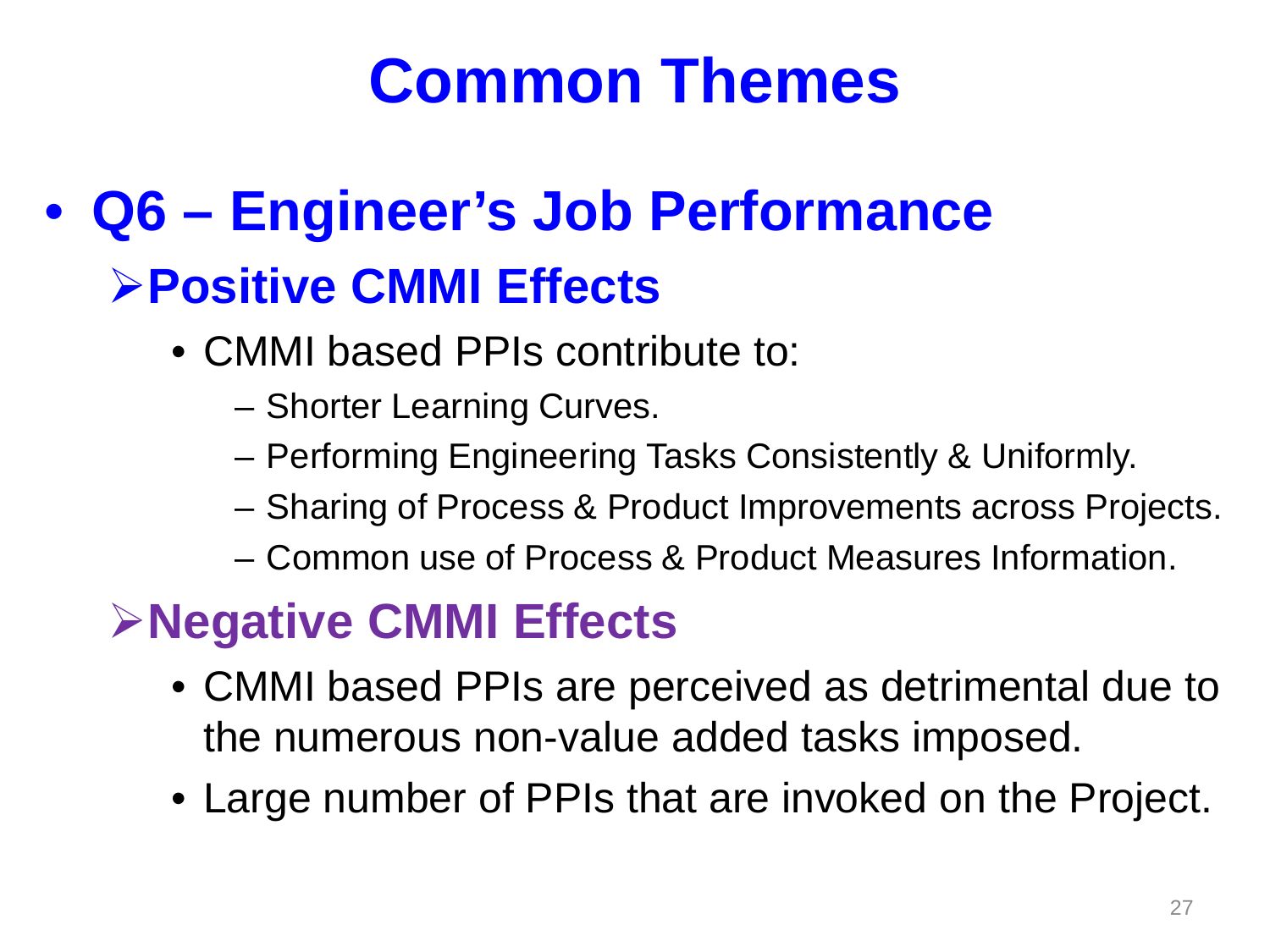• **Q7:** How has the CMMI affected your **job satisfaction**?

**Fig. 7** Results:  $P = 6 \{50.0\% \}$ , N = 3  $\{25.0\% \}$ , D = 3  $\{25.0\% \}$ 

- **EXECTE.** For a last Fig. 2 and the Statister Tend to take a  $\triangleright$  R2 [P] "It has made my job more satisfying. I tend to take a structured approach to tasks and problems which is right in line with the CMMI."
- **EXECTE:** R3 [P] "It has improved my job satisfaction significantly. …I prefer working in an environment with clear methods based on best practices and adequate data."
- **EP R9 [D]** "I go home frustrated at the barriers to efficient performance and the total lack of empowerment that I have to make it happen. I have created more documents and minutes and measures in the past several years that no one looks at once they are created."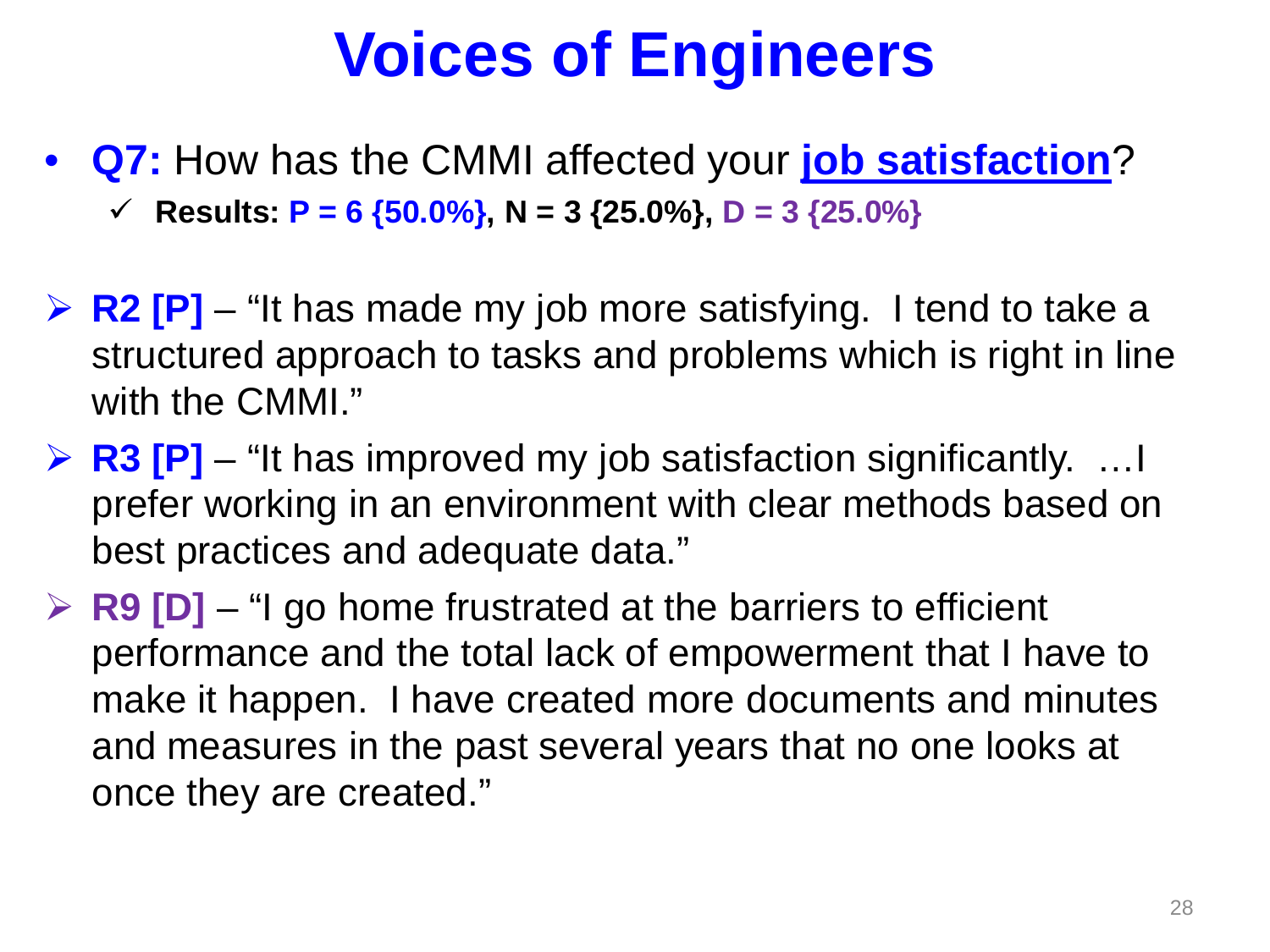#### • **Q7 – Level of Job Satisfaction**

#### **Positive CMMI Effects**

- Organization's CMMI based PPIs Provide:
	- Structured Approach and Clear Methods for Engineering Tasks.
	- Based upon Best Industry Engineering Practices.
	- Ensures consistent Project Execution across the Organization.

#### **Negative CMMI Effects**

- Organization's CMMI based PPIs have:
	- Diminished Efficiency & Empowerment due to Required Non-Value added Tasks.
	- Hampered Getting High Priority Work Accomplished.
	- Imposed a Significant Overhead Burden on Projects.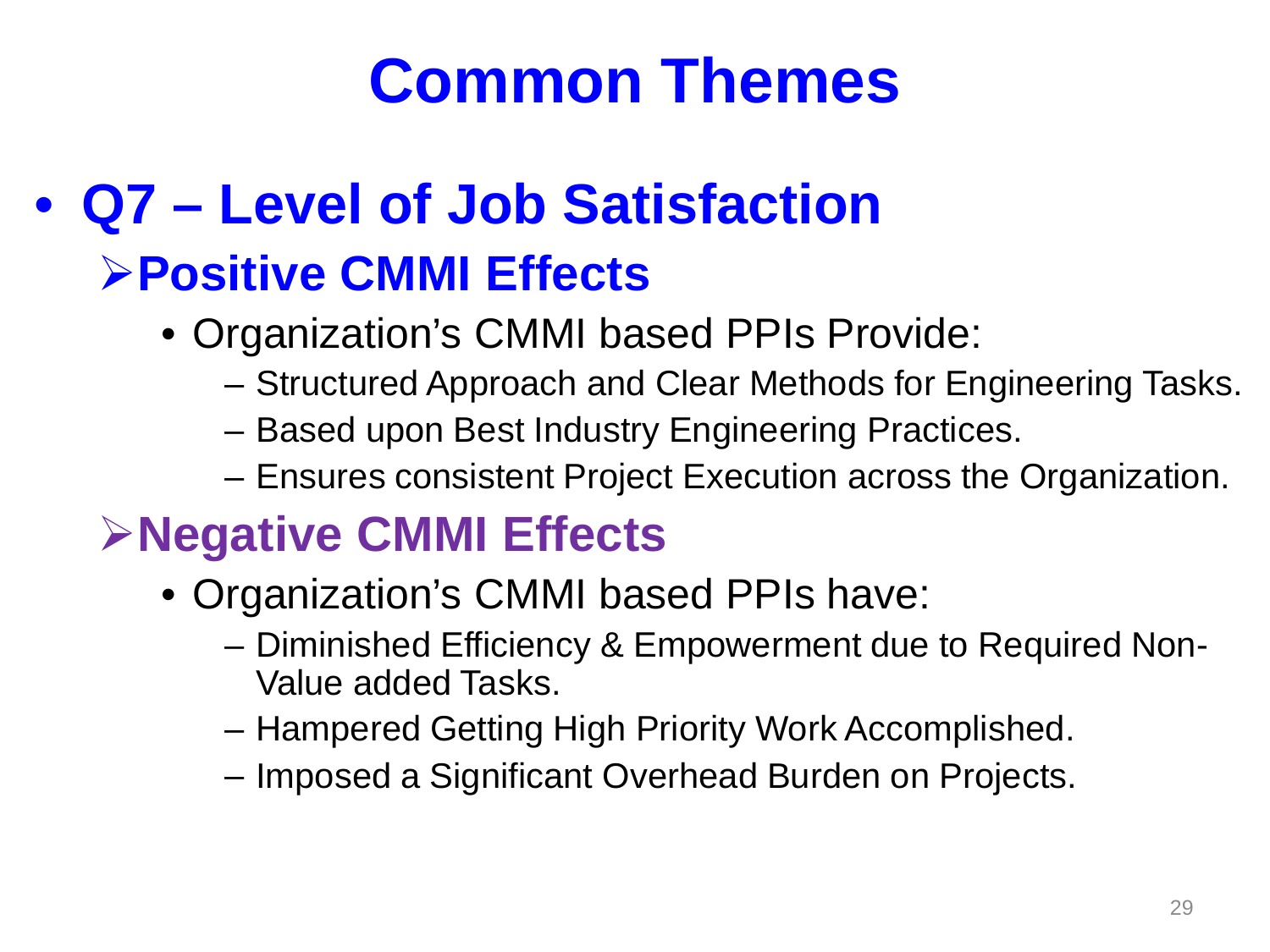• **Q8:** How has the CMMI affected your **decision making**?

**Fig. 7** Results:  $P = 9$  {75.0%}, N = 3 {25.0%}, D = 0 {0.0%}

- **R1 [P]** "DARs [Decision Analysis and Resolution] and PACAs [Preventive and Correction Action] are effective tools that allow you to at least partially quantify technical decisions. I have been involved in both DARs and PACAs and think they are effective."
- **EX P2 F3 [P]** "Increased more decisions are made based on data versus engineering judgment, personal agenda, or management decree. There's no question that better processes and better (measurement) data, when used appropriately, result in better, more informed and more valid product decisions."
- **EXECTE:** R6 [P] "Policies, procedures and instructions helped to lay the foundations for decision analysis and resolution that is based on weighted criteria. Overall the DAR process results in the fairest outcomes."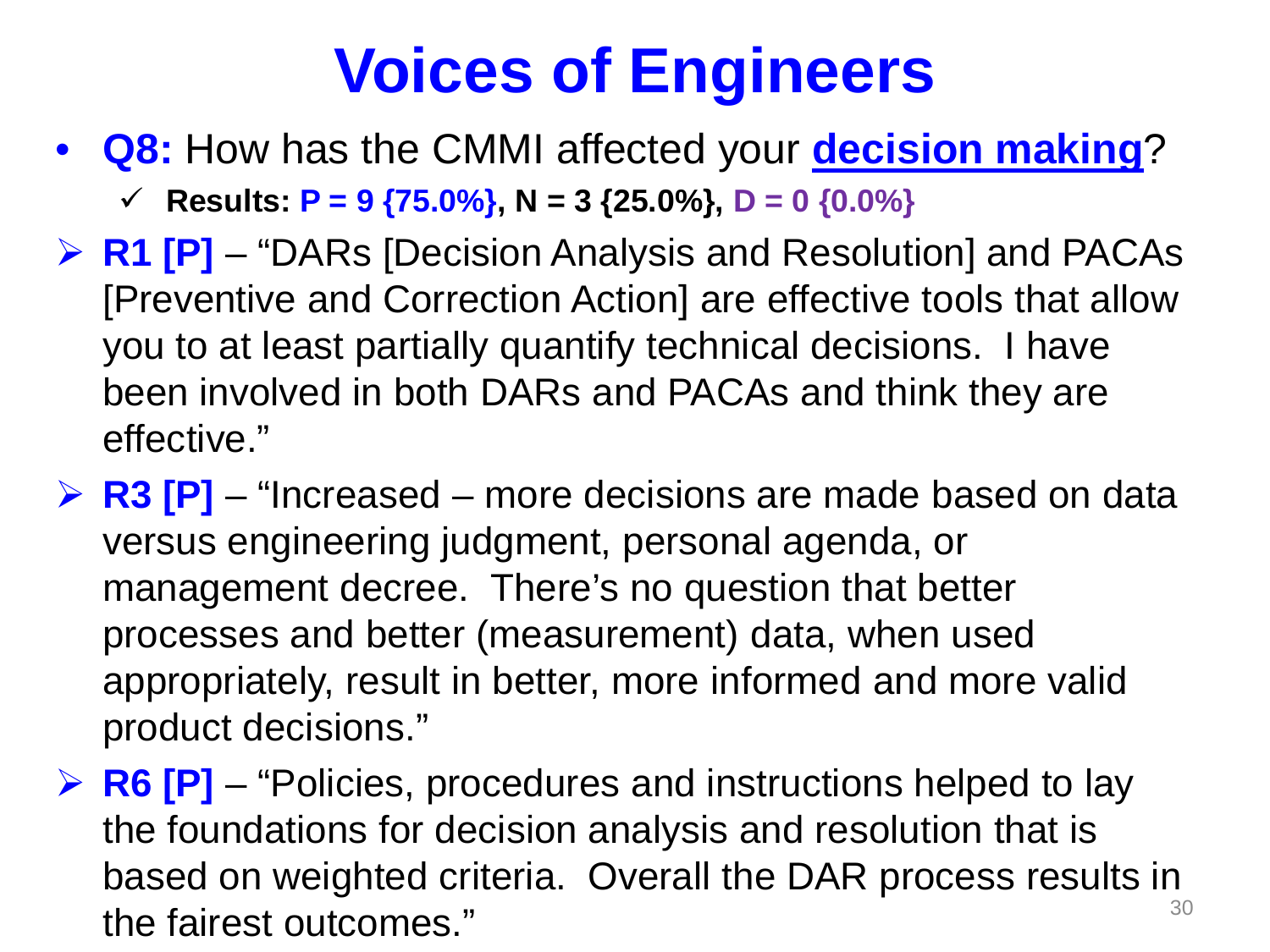#### • **Q8 – Decision Making Ability Positive CMMI Effects**

- Implemented CMMI DAR & CAR Processes:
	- Powerful tools that Facilitate Good Decision Making due to:
		- » Structured Process to follow.
		- » Fairest of Outcomes based on Quantitative Criteria.
		- » Robust Root Cause Analyses & Defect Prevention.

#### **Negative CMMI Effects**

• No Negative Statements Voiced by Engineers.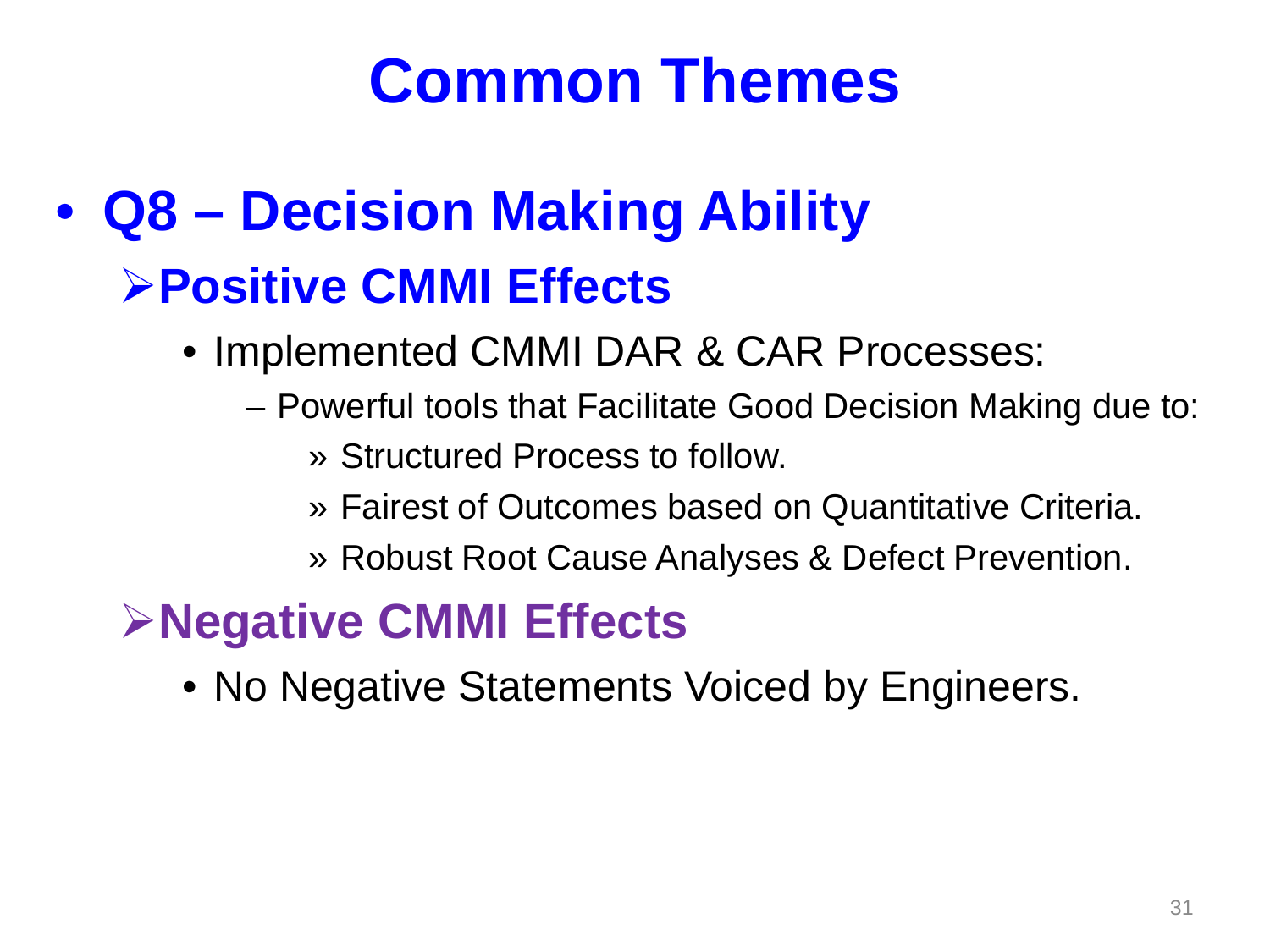- **Q9:** How has the CMMI affected your **empowerment**?
	- **Results: P = 8 {66.7.0%}, N = 1 {8.3%}, D = 3 {25.0%}**
- **EXET FIVE FIVIDE:** Fig. 2 and **R1 [P]** − "The ability to tailor is very empowering, if you are willing to do it."
- **EXA [P]** "The CMMI demands collection of process artifacts and metrics. Development of these items helps structure the thought process and provides a broader view of the product."
- **EXECTE:** R10 [D] "I do not believe that empowerment is granted by the process. It seems that the process outlines how engineering decisions are made and who has to approve them. Everything has to be checked/approved by someone else, so consequently I don't feel empowered at all."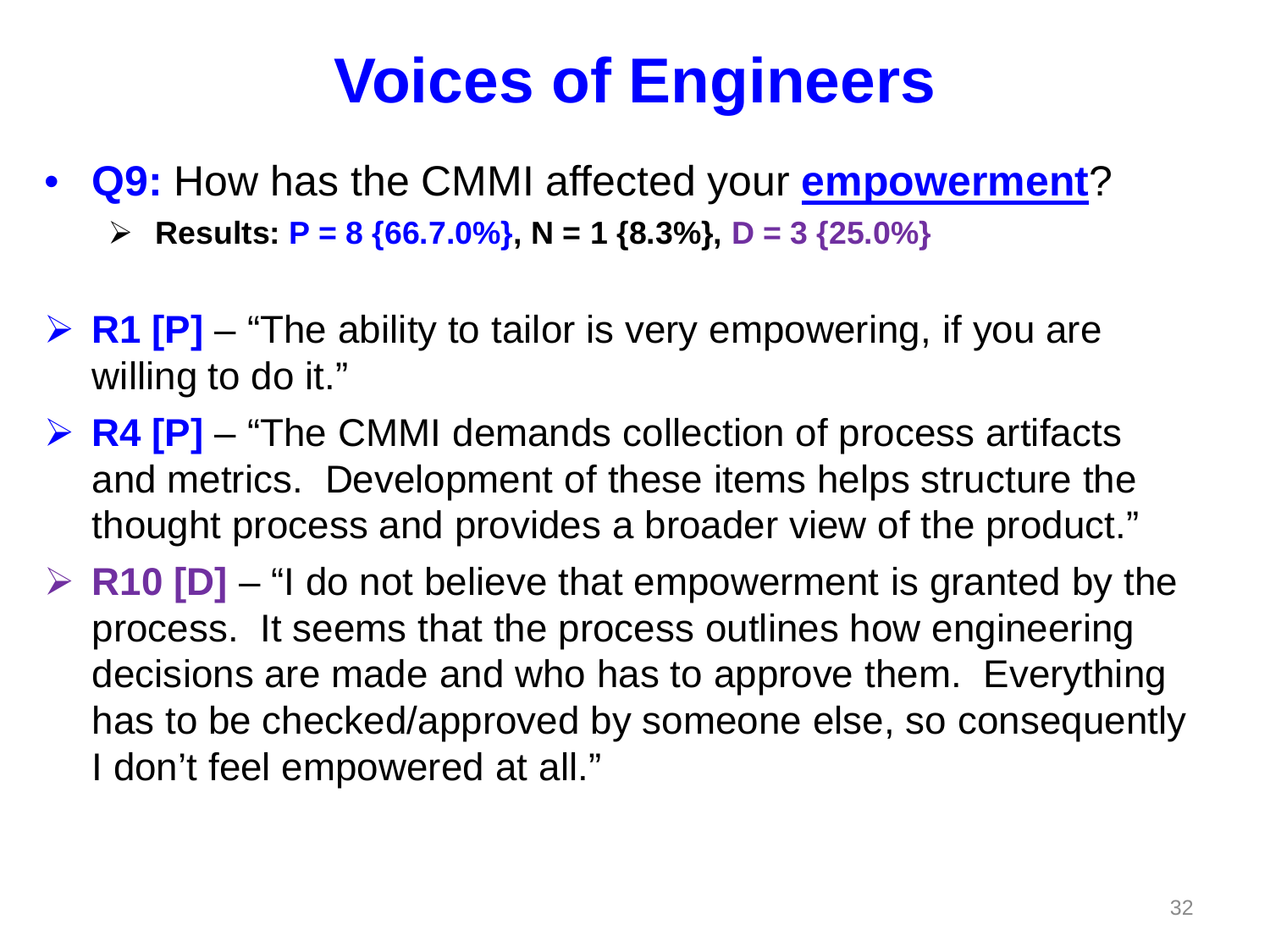#### • **Q9 – Feelings of Empowerment Positive CMMI Effects**

- CMMI Based PPIs Provide:
	- Ability to Tailor Processes & Practices.
	- Use of Integrated Product Teams (IPTs).
	- Collection of Common Artifacts, Measures, and Data.
	- Team Involvement in DAR (Decision Analysis & Resolution) Project Decisions.

#### **Negative CMMI Effects**

- CMMI Based PPIs Provide:
	- Fear of Process & Product Audit Noncompliance Findings.
	- Inhibits Empowerment due to Multiple Levels of: Checking, Verifications, and Approvals.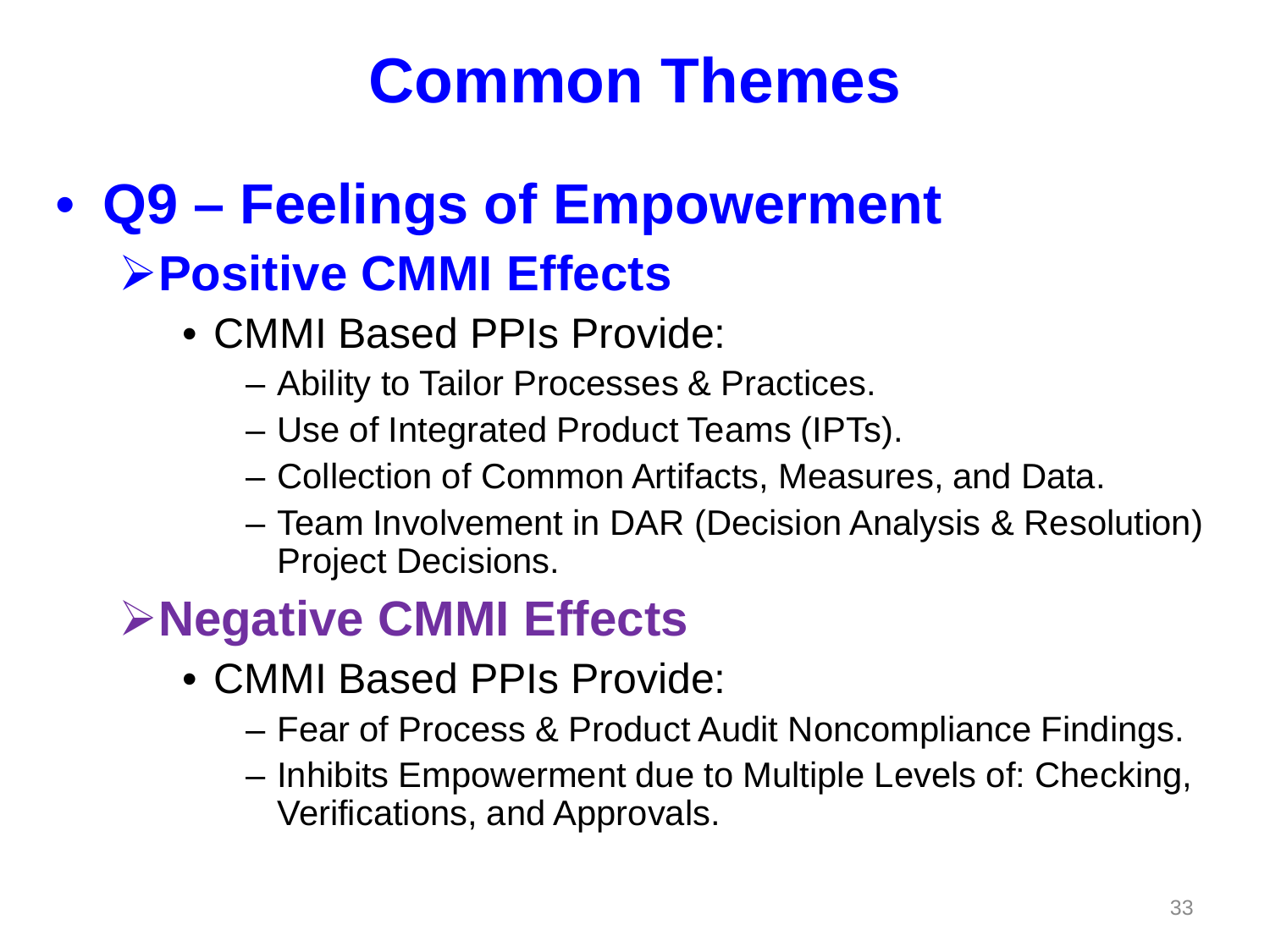• **Q10:** How has the CMMI affected your **Creativeness**?

**Fig. 7 Results: P = 7** {58.4%}, N = 1 {8.3%}, D = 4 {33.3%}

- **EXET FI** − "A frequent criticism that I hear is that they 'limit creativity' … I do NOT think this is the case, especially with well thought tailoring."
- **EXT [P]** "Creativity is enhance[d] by exposure to larger scope of program."
- **R6 [D] –** "Policies, procedures and instructions restrict my creativity by not allowing me to try different solutions that I feel would work better."
- **EPPENDED** F The Strive of the spend more and **Repart Find Strips** and **Repart Strips** Find Strips and  $\triangleright$  **R9** [D] − "It has stifled it to a great extent. We spend more and more time measuring, documenting, reporting and convincing than we do actually doing the real engineering work."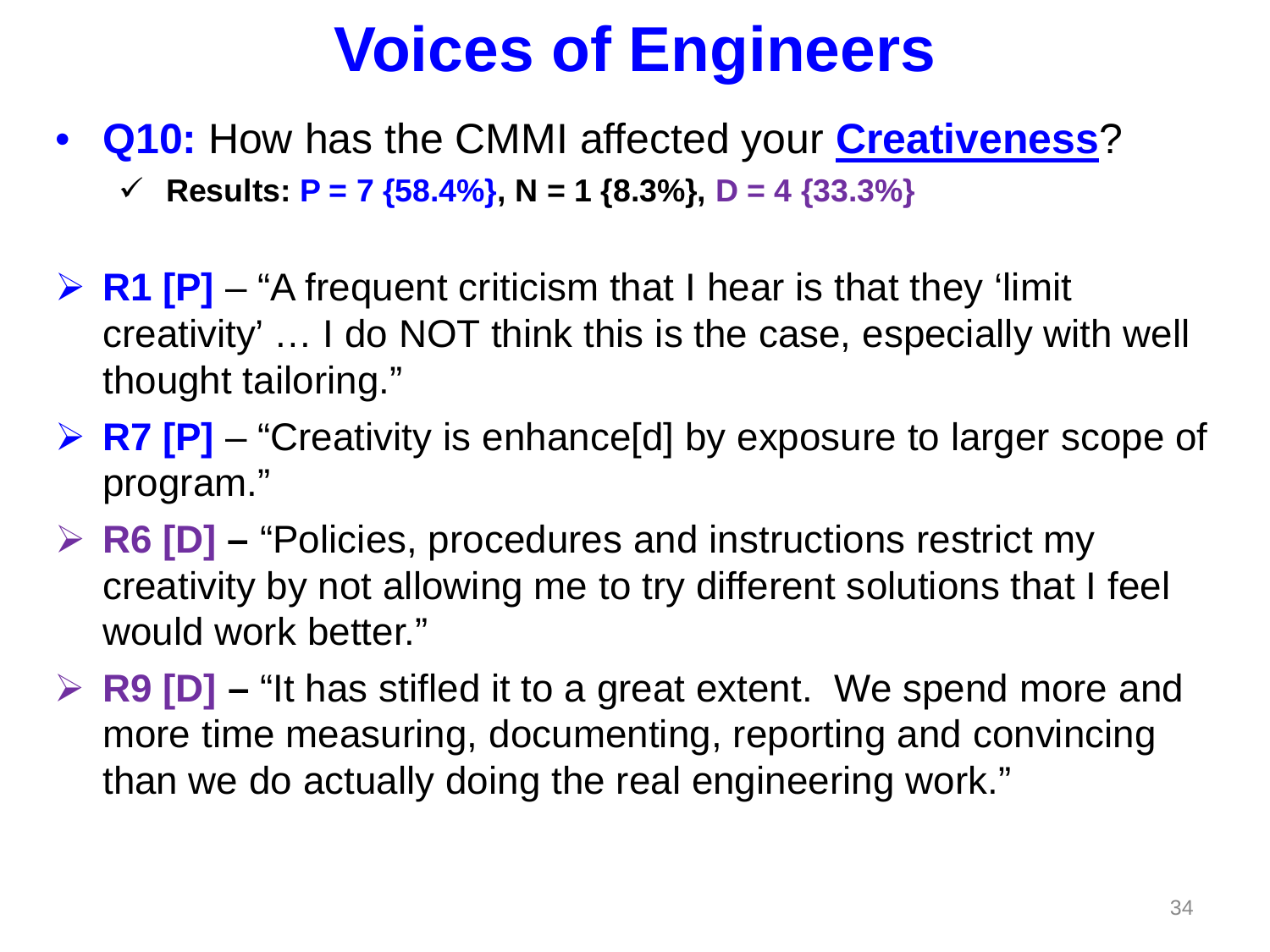#### • **Q10 – Feeling of Creativeness Positive CMMI Effects**

- Tailoring of PPI Processes Enables Creativity.
- Consistent use of PPI Processes allows Creativity in Engineering Solutions.
- Common Process Framework (CPF) Flexibility Encourages Creativity.

#### **Negative CMMI Effects**

- CPF Restricts use of Non-standard, Different, or Innovative Engineering Solutions.
- Excessive Burden of Measuring, Documenting, & Reporting Stifles Creativity.
- Creativity does not Spring from Process but is Intrinsic to an Engineer.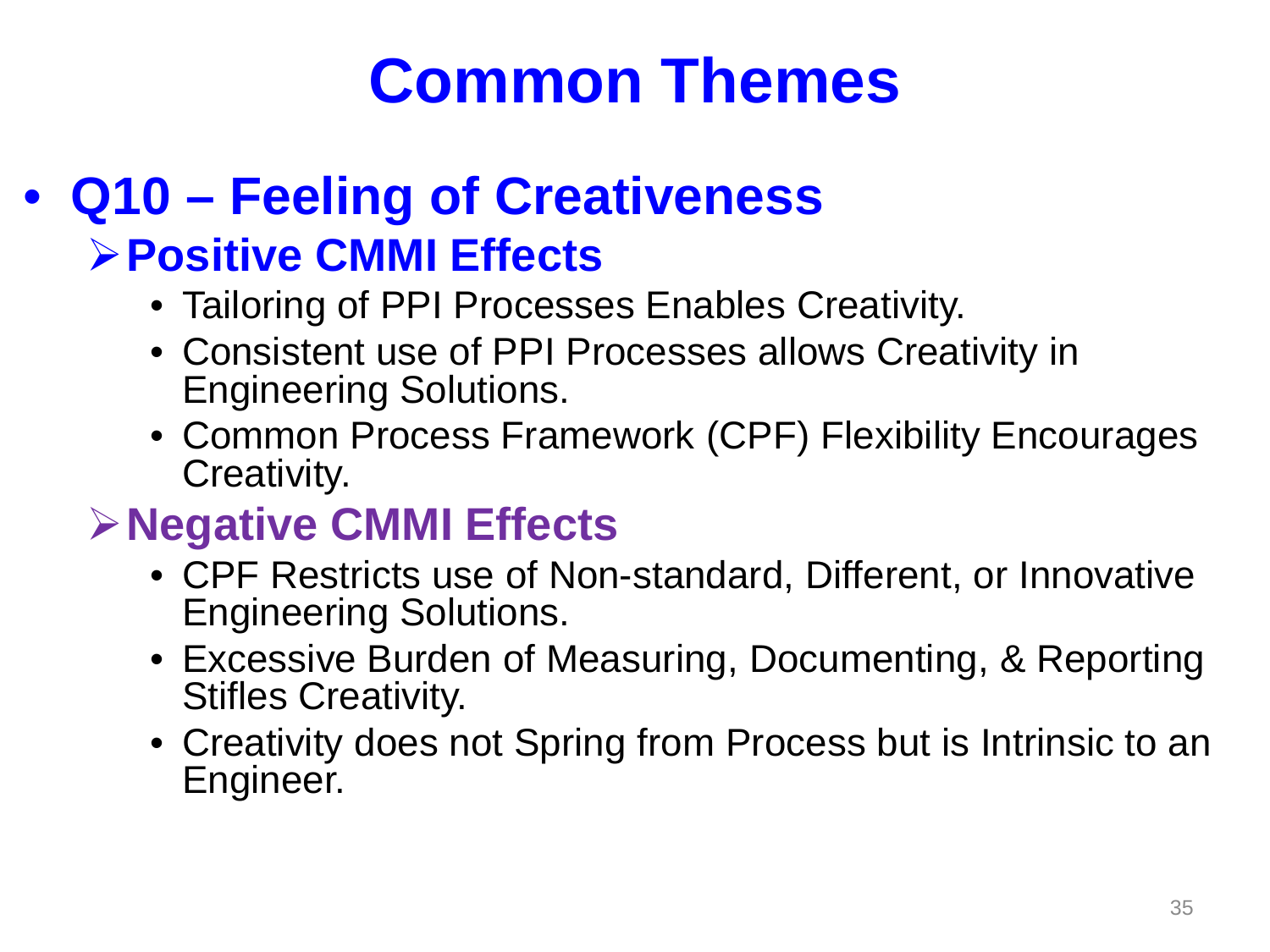**CMMI Case Study Conclusions & Recommendations**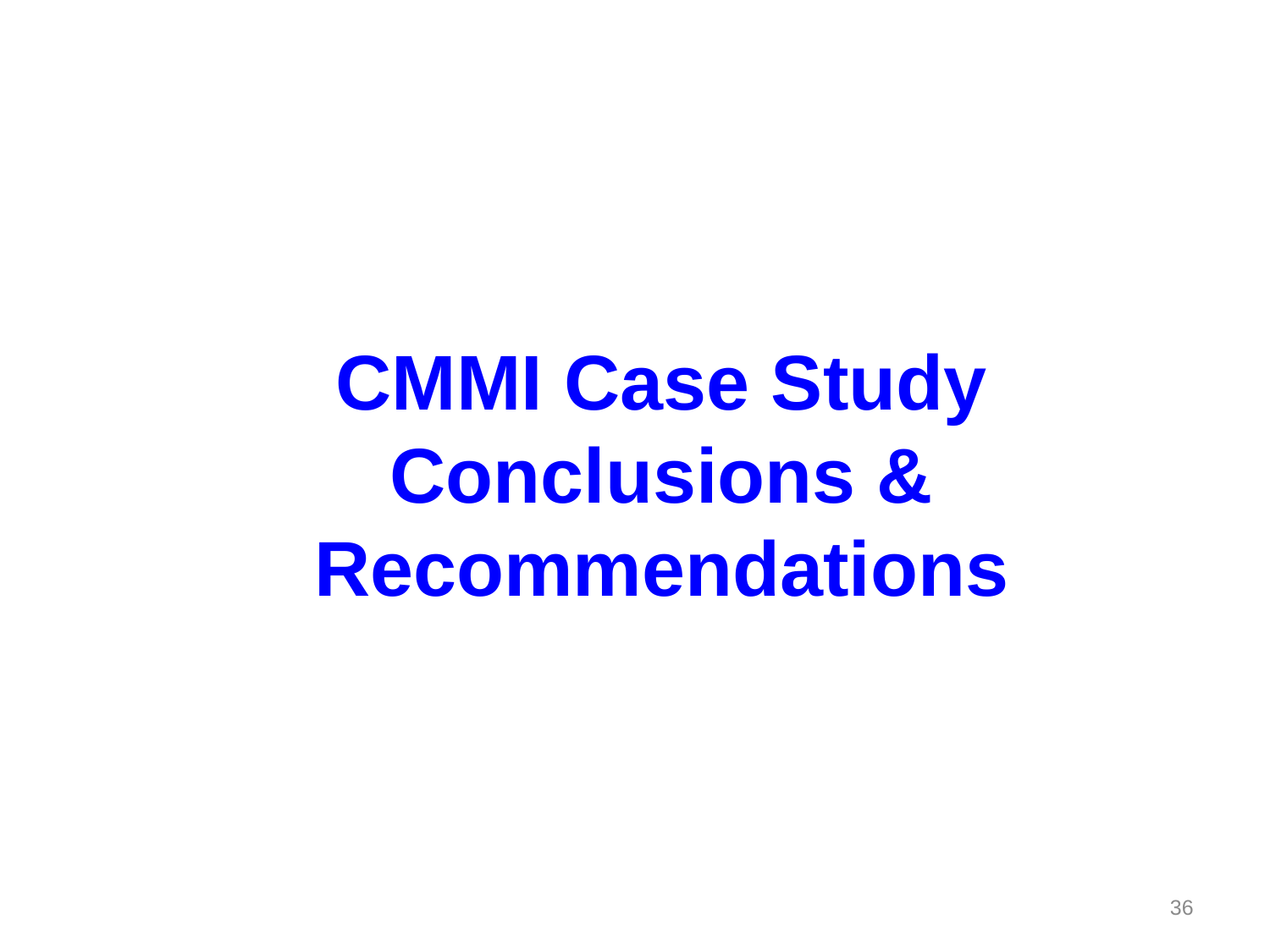# **People Implications**

- What Really Motivates People?
- According to Daniel H. Pink "Drive" there are 3 Fundamental Intrinsic Motivational Elements:
	- **Purpose – "Live a Life of Purpose"**

**\*Have worthwhile goals to strive for and achieve!** 

**Autonomy – "Direct Our Own Lives"**

**\*** Become empowered to think, act, and achieve your goals!

**Mastery – "Extend and Expand Our Abilities"**

Have the determination, capacity, and ability to build: capable processes, reliable products, and valuable relationships!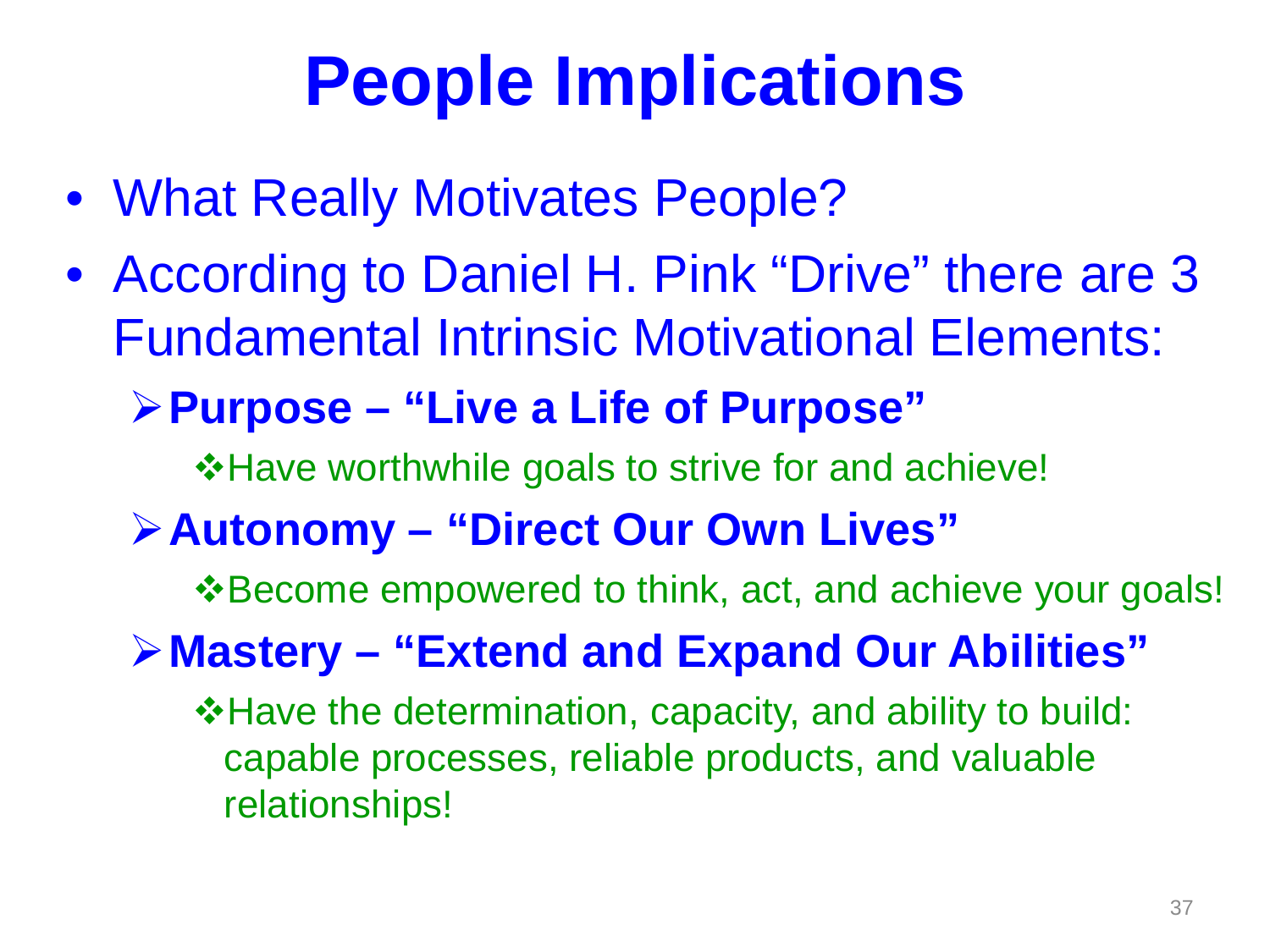#### **How CMMI Affects Practicing Engineers**

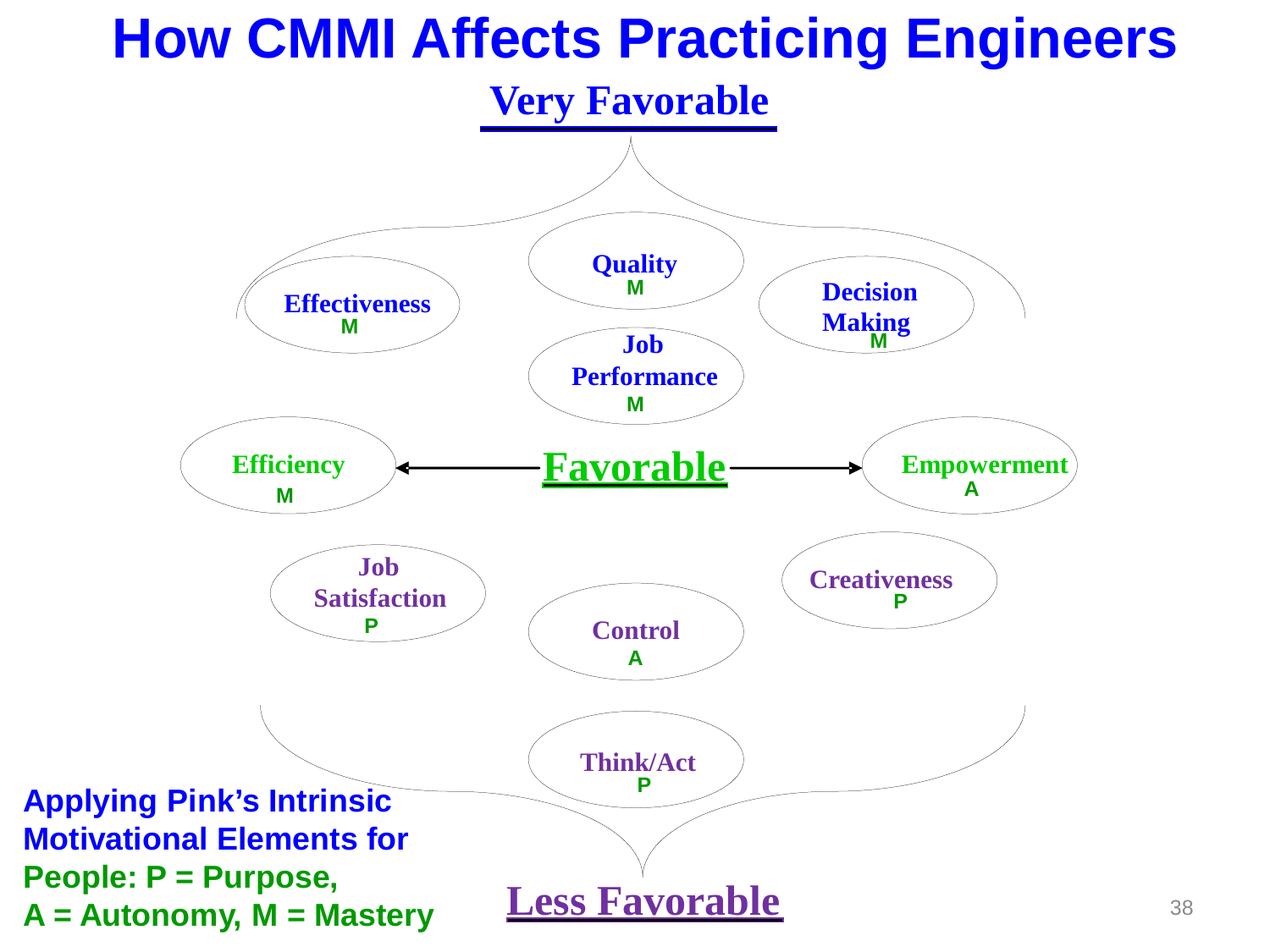# **Conclusions**

- **CMMI Suboptimization:** CMMI is overly Focused on 1 Element (Process) of Engineering Product Development Framework:
	- People Execute Processes to Build Products!
	- People Make Processes Viable & Successful!
	- **≻People are the Prime Movers & Users of** Processes & Technologies!
	- $\triangleright$  People  $\rightarrow$  Processes  $\rightarrow$  Technology: Are the CMMI Silver Bullets that Fred Brooks denied, but only when synergistically blended within the organization's Engineering Product Development Framework!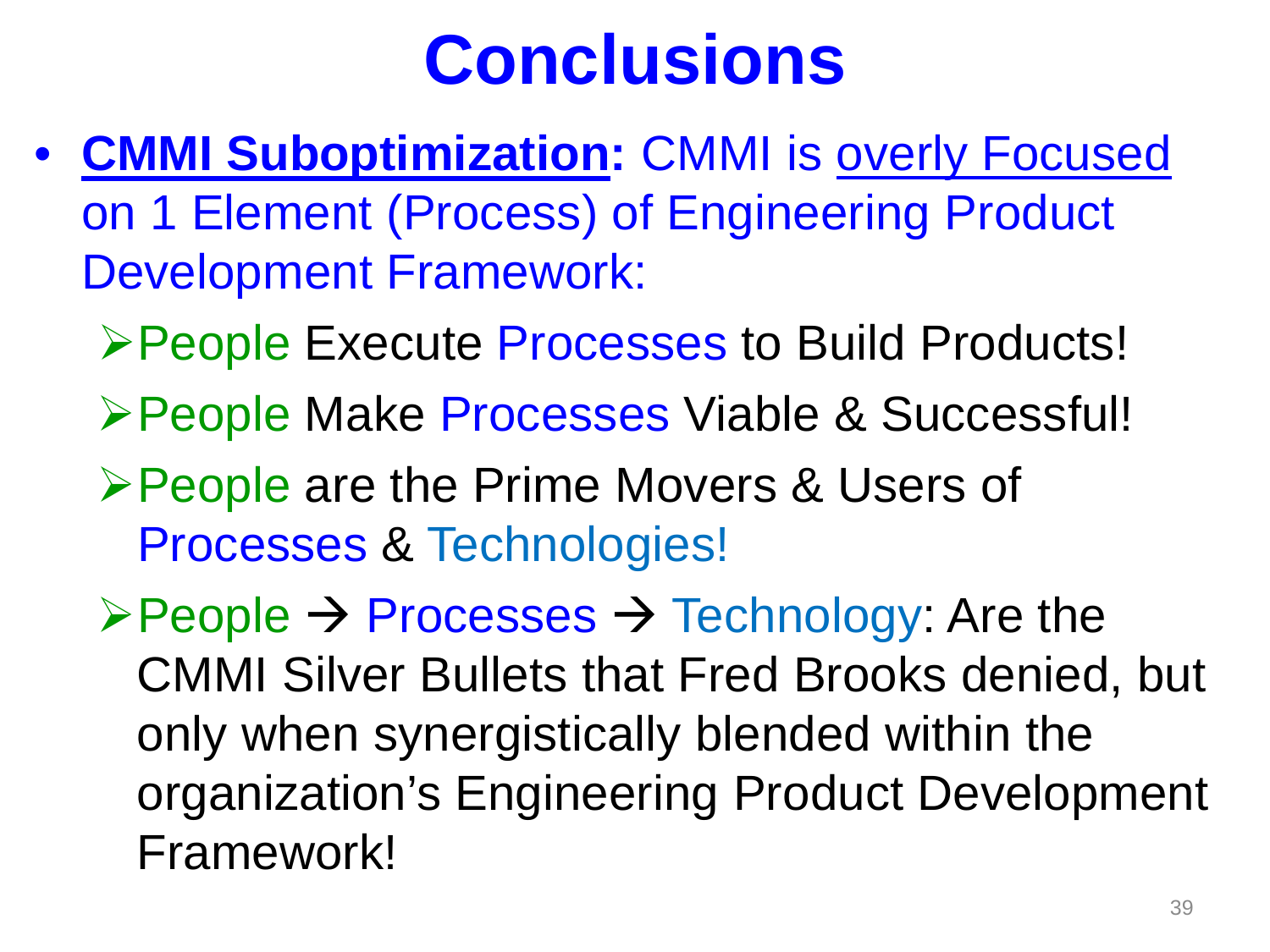# **Recommendations**

- **How can we help Engineers (CMMI Practitioners) better Utilize & Practice the CMMI to Improve their Job Performance & Job Satisfaction?**
	- $\triangleright$  Watts Humphrey  $\rightarrow$  TSP (Team Software Process)  $\rightarrow$  CMMI **Practitioners**
	- $\triangleright$  Agile Processes  $\rightarrow$  CMMI Practitioners
	- $\triangleright$  Six Sigma Toolkit  $\rightarrow$  CMMI ML4 & ML5 Practitioners
	- $\triangleright$  People CMM  $\rightarrow$  CMMI Practitioners
	- Daniel Pink ("Drive") understand what Motivates People: Purpose, Autonomy, & Mastery  $\rightarrow$  CMMI Practitioners
	- $\triangleright$  Dr. B  $\rightarrow$  Provide Acknowledgement, Recognition, & Appreciation  $\rightarrow$  CMMI Practitioners
	- $\triangleright$  Think: People (1<sup>st</sup>)  $\rightarrow$  Processes (2<sup>nd</sup>)  $\rightarrow$  Technology (3<sup>rd</sup>)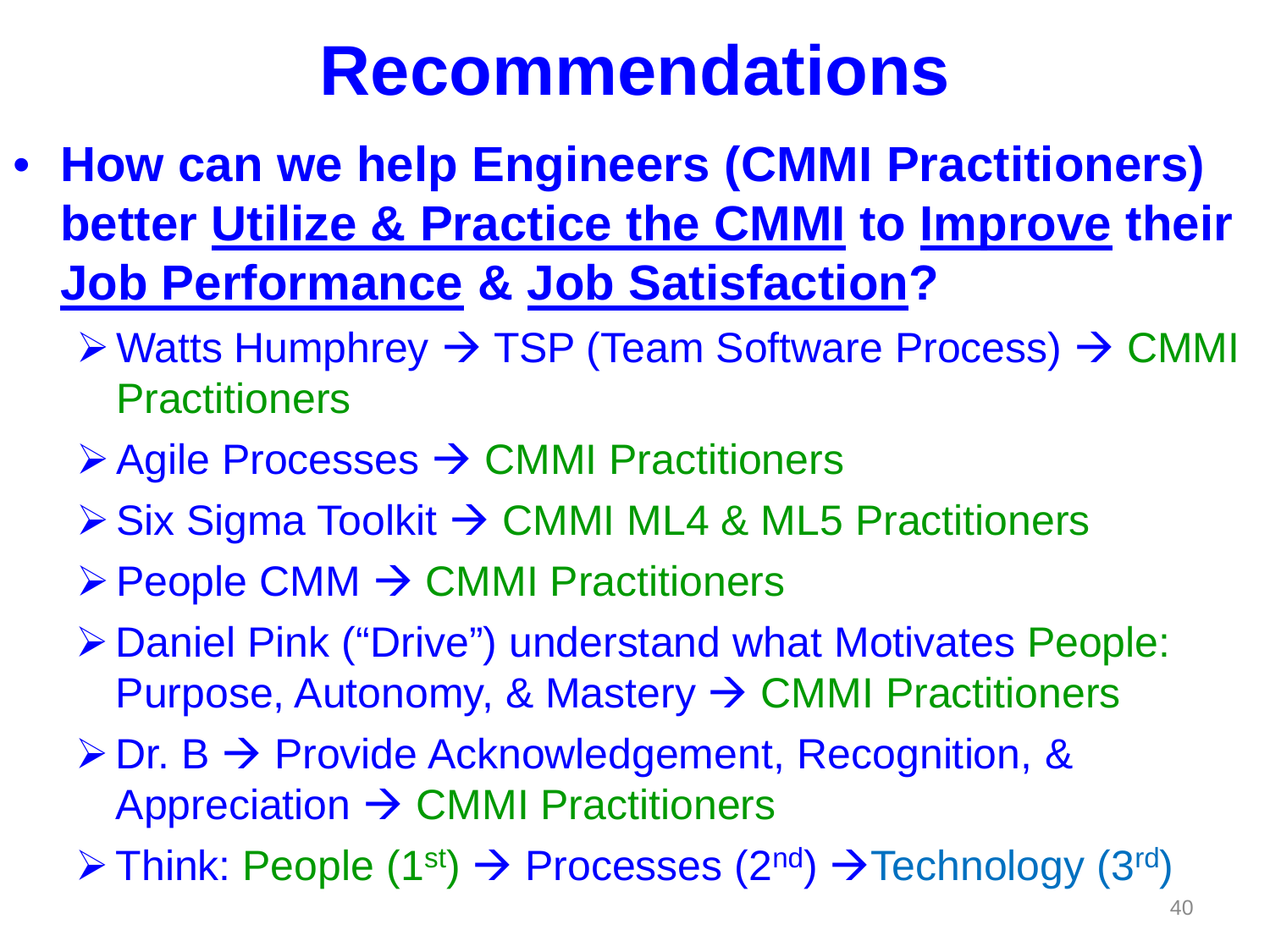

Dr. B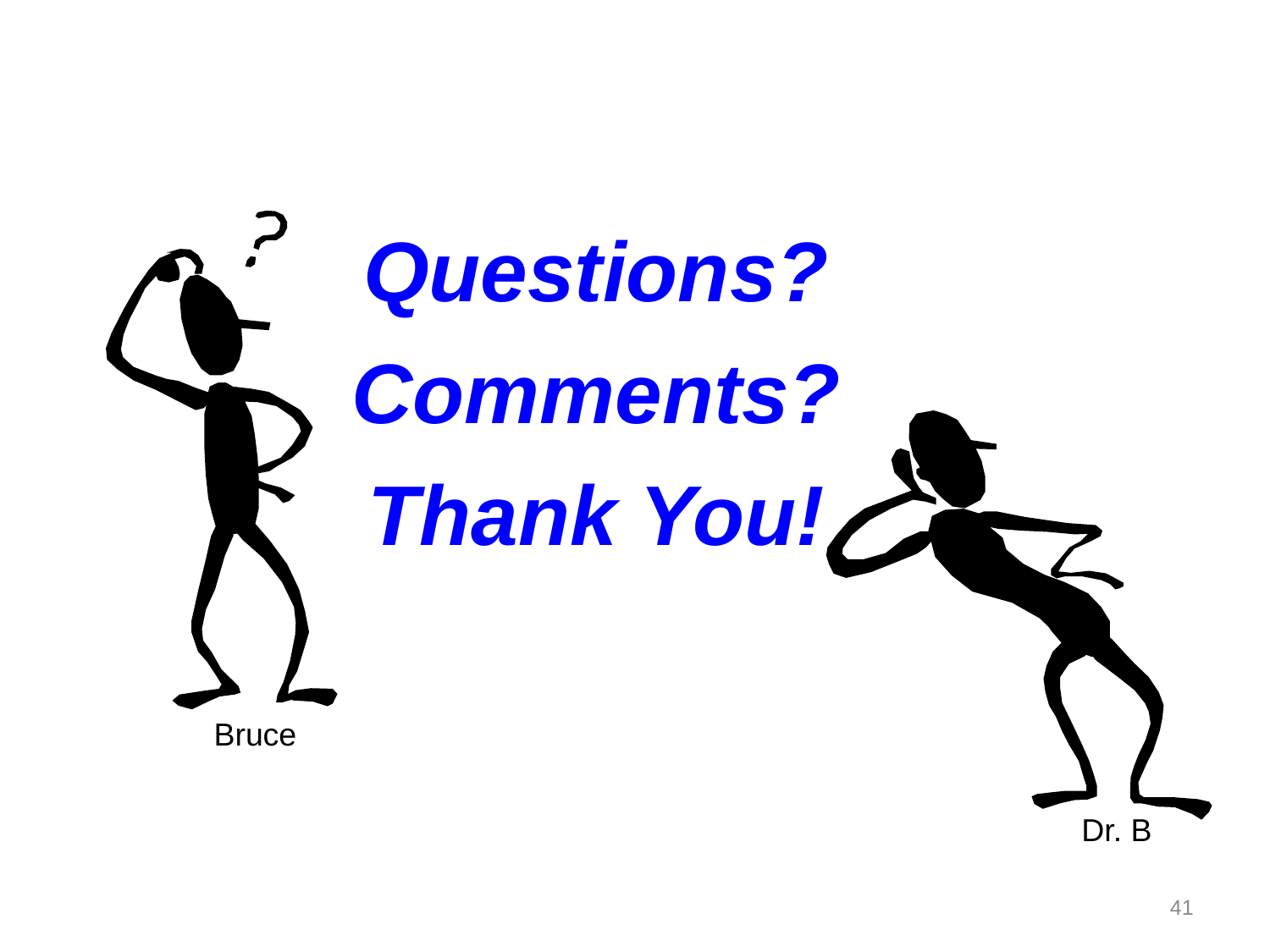#### **Backup Slides & Supporting Information**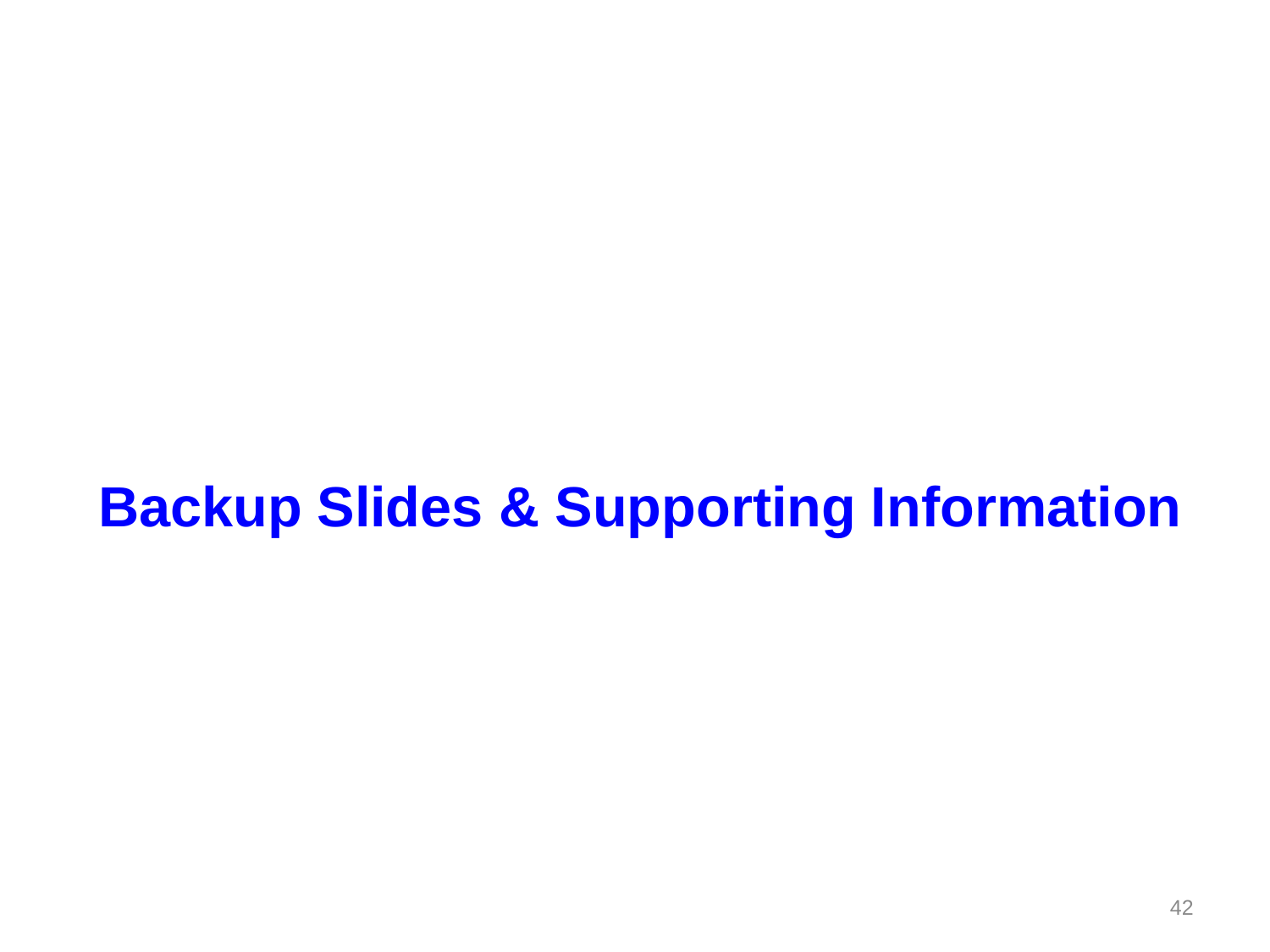#### **References**

- **Beadell, B. B.** (2009). *CMMI as Contemporary Iron Cage: a Grounded Analysis from the Perspective of Practicing Engineers in Defense Engineering.* St. Paul, MN: University of St. Thomas doctoral dissertation.
- **Brooks, F. P., Jr.** (1979). *The mythical man-month: essays on software engineering.*  Reading, MA: Addison-Wesley Publishing Company.
- **Braverman, H**. (1974). *Labor and Monopoly Capital.* New York, NY: Monthly Review Press.
- **Chrissis, M. B., Konrad, M., Shrum, S**. (2003). *CMMI: Guidelines for Process Integration and Product Improvement*. Boston, MA: Addison-Wesley Publishing Company.
- **Chrissis, M. B., Konrad, M., Shrum, S**. (2007). *CMMI: Guidelines for Process Integration and Product Improvement Second Edition*. Boston, MA: Addison-Wesley Publishing Company.
- **Collins, R.** (1994). *Four Sociological Traditions*. New York, NY: Oxford University Press.
- **Humphrey, W. S.** (1989). *Managing the Software Process*. Reading, MA: Addison-Wesley Publishing Company.
- **Kivisto, P**. (2004). *Key Ideas in Sociology*. Thousand Oaks, CA: Pine Forge Press.
- **Latour, B.** (1996). *Aramis or the Love of Technology.* Cambridge, MA: Harvard University Press.
- **Paulk, M. C., Weber, C. V., Curtis, B. & Chrissis, M. B.** (1995). *The Capability Maturity Model: Guidelines for Improving the Software Process*. Reading, MA: Addison-Wesley Publishing Company.
- **Pink, D. H.** (2009). *Drive: the surprising truth about what motivates us.* New York, NY: Riverhead Books.
- **Rio (Rius), E** (1979). *Marx for Beginners*. New York, NY: Pantheon Books.

43 **Taylor, F.W.** (1947). *Scientific Management.* New York, NY: Harper & Brothers Publishers.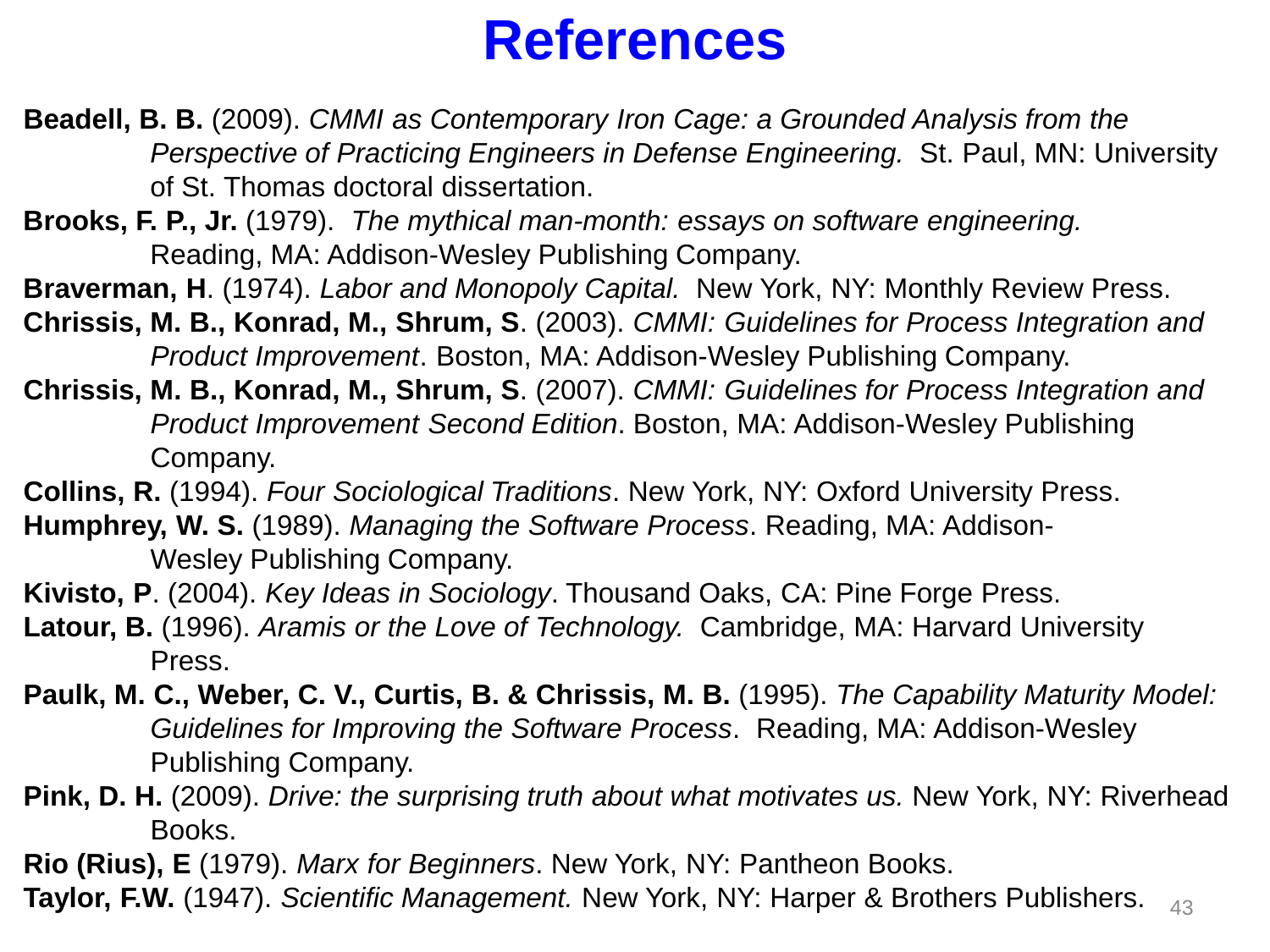# **Case Study Approach & Questions**

#### **Selected 10 CMMI attributes & assessed how engineers perceived how these attributes affected their job performance and job satisfaction:**

- **1**. How has the use of your CMMI compliant policies, procedures and instructions affected your ability to accomplish engineering work tasks **effectively**?
- **2.** How has the use of your CMMI compliant policies, procedures and instructions affected the **quality** of the engineering products that you create?
- **3.** How has the use of your CMMI compliant policies, procedures and instructions affected your ability to accomplish engineering work tasks **efficiently**?
- **4.** How would you characterize the **degree of control** that your CMMI compliant policies, procedures and instructions impose on your engineering work activities?
- **5.** How have your CMMI compliant policies, procedures and instructions affected your ability to **think and act as an engineer**?
- **6.** How have your CMMI compliant policies, procedures and instructions affected your **job performance**?
- **7.** How have your CMMI compliant policies, procedures and instructions affected your **job satisfaction**?
- **8.** How have your CMMI compliant policies, procedures and instructions affected your ability to **make valid engineering product decisions**?
- **9.** How have your CMMI compliant policies, procedures and instructions affected your **empowerment to make good engineering decisions**?
- **10.** How have your CMMI compliant policies, procedures and instructions affected your **creative ability** in doing your engineering work tasks?  $44$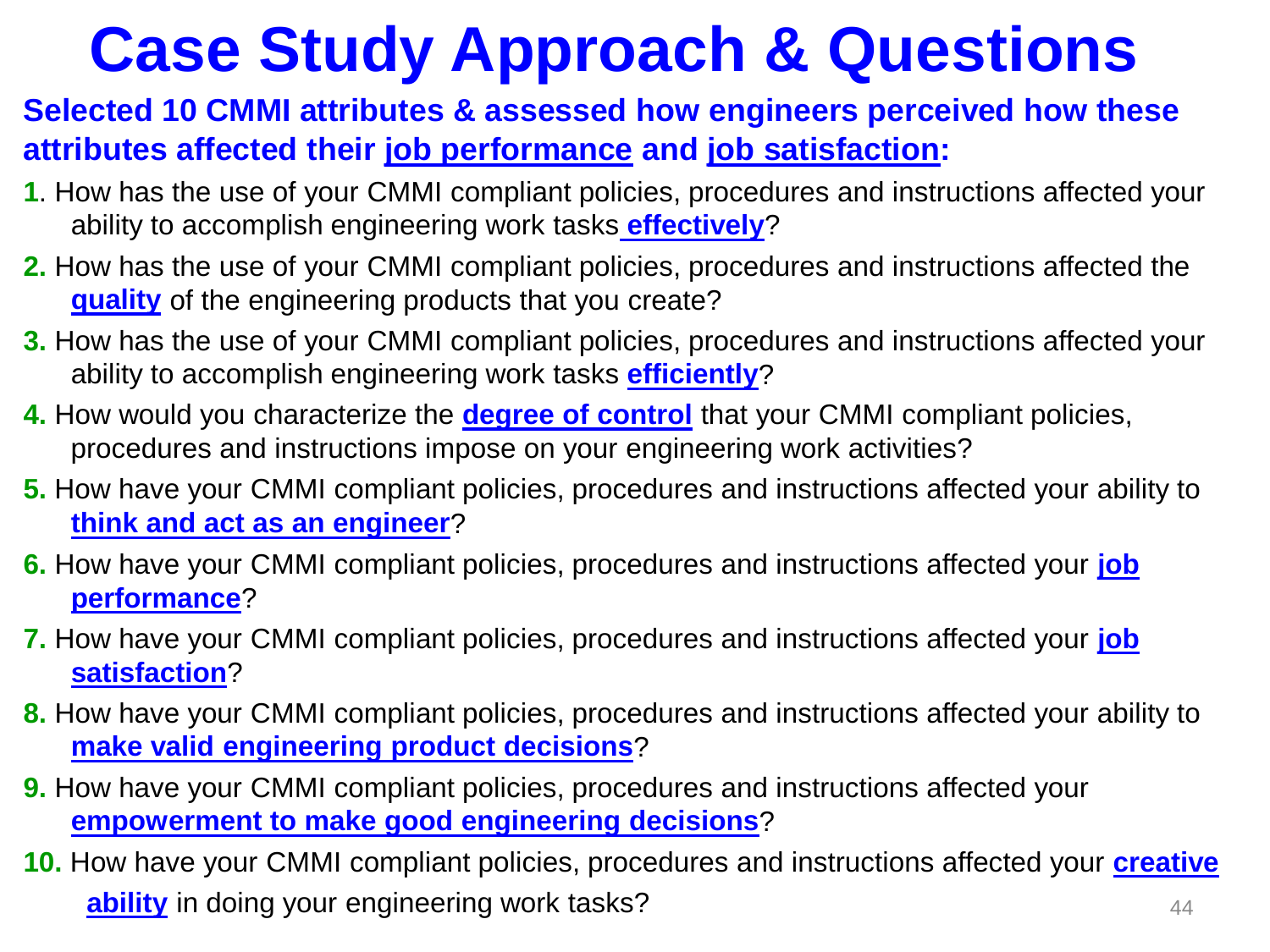# **Case Study Approach Scoring**

- Engineers' attitudes or feelings about a CMMI factor were grouped into 3 response categories: Positive (P), Neutral (N), & Detrimental (D). These categories have the following meanings & values:
	- "**P"** means that this CMMI attribute has a strong perceived positive, constructive, and desirable effect on the respondent's work activities (cognitive and / or behavior). Assigned value = **+5**.
	- "**N"** means that this CMMI attribute has virtually no perceived effect (i.e. Neutral) on the respondent's work activities (cognitive and / or behavior). Assigned value = **0**.
	- "**D"** means that this CMMI attribute has a strong perceived detrimental, negative, or undesirable effect on the respondent's work activities (cognitive and / or behavior). Assigned value  $= -5$ .  $45$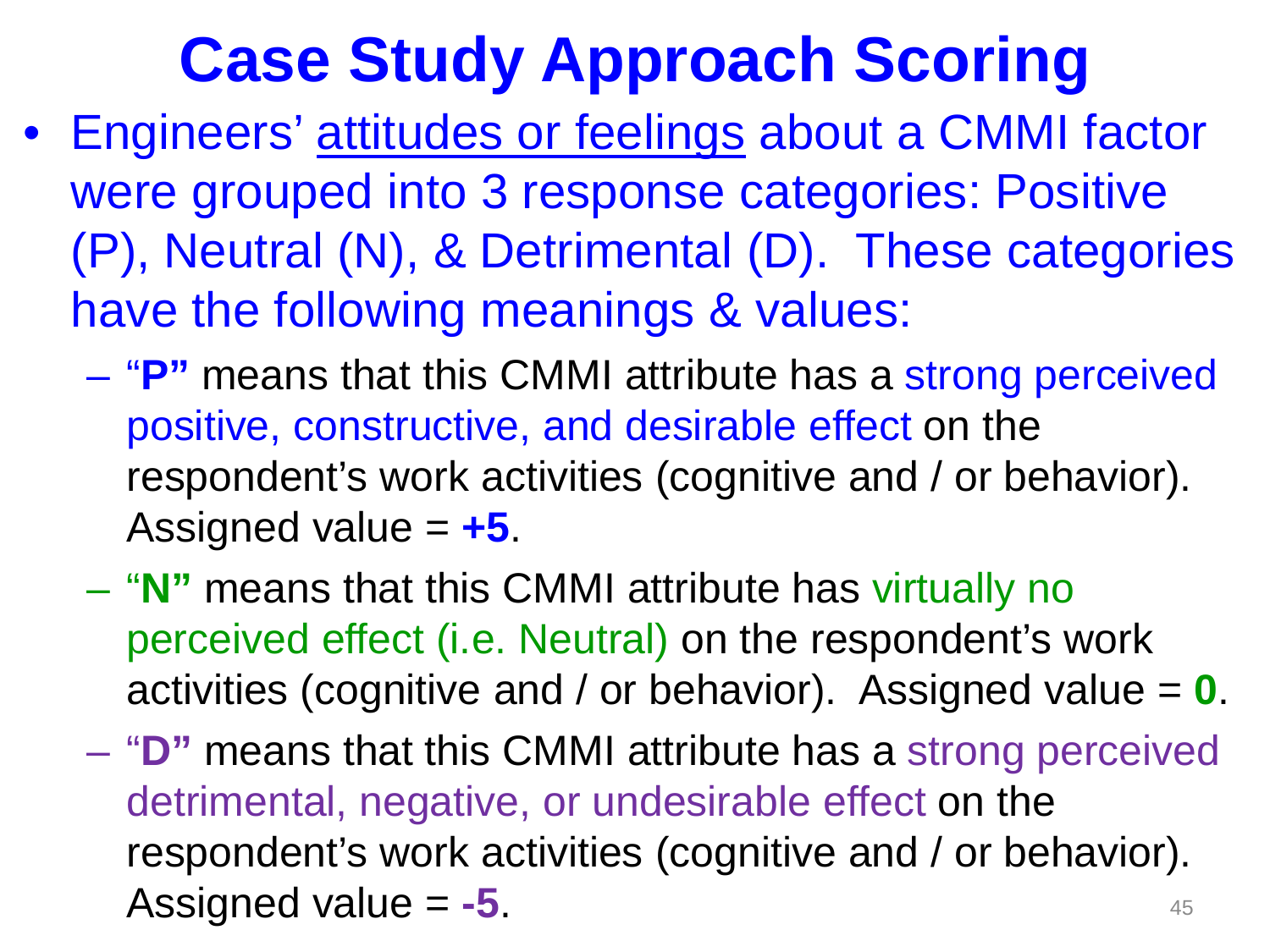#### **Table 2 – Rank Ordering of CMMI Attributes Matrix**

| <b>CMMI Attribute</b>              |                         |                         |                         |                         |                         |                         |                         |                         |                         |                         |                         |                         |           |
|------------------------------------|-------------------------|-------------------------|-------------------------|-------------------------|-------------------------|-------------------------|-------------------------|-------------------------|-------------------------|-------------------------|-------------------------|-------------------------|-----------|
| <b>Questions &amp; Rank/</b>       |                         |                         |                         |                         |                         |                         |                         |                         |                         | R <sub>10</sub>         | R <sub>11</sub>         | <b>R12</b>              | Value     |
| <b>Respondents</b>                 | $\mathbb{\Sigma}$       | R <sub>2</sub>          | R <sub>3</sub>          | R <sub>4</sub>          | R <sub>5</sub>          | R6                      | R7                      | R8                      | $\bf{R}$                |                         |                         |                         |           |
| Q2:                                | $\overline{\mathbf{P}}$ | $ {\bf P} $             | $\mathbf{P}$            | N                       | $\mathbf{P}$            | N                       | $\overline{\mathbf{P}}$ | $\overline{\mathbf{P}}$ | $\overline{\mathbf{P}}$ | $\overline{\mathbf{P}}$ | $\overline{\mathbf{P}}$ | $\overline{\mathbf{P}}$ |           |
| <b>Quality</b>                     | 5                       | 5                       | 5                       | 10                      | 5                       | 10                      | 5                       | 5                       | $\overline{5}$          | 5                       | 5                       | $\overline{5}$          | 50        |
| $Rank = 1$                         |                         |                         |                         |                         |                         |                         |                         |                         |                         |                         |                         |                         |           |
| <b>Q1:</b>                         | $\overline{\mathbf{P}}$ | $\overline{\mathbf{P}}$ | $\overline{\mathbf{P}}$ | $\overline{\mathbf{P}}$ | $\overline{\mathbf{P}}$ | $\bf P$                 | $\bf P$                 | $\overline{\mathbf{P}}$ | $\bf D$                 | $\overline{\bf N}$      | $\overline{\mathbf{P}}$ | $\overline{\mathbf{P}}$ |           |
| <b>Effectiveness</b>               | 5                       | $\overline{\mathbf{5}}$ | 5                       | 5                       | 5                       | l5                      | $\overline{\mathbf{5}}$ | 5                       | $-5$                    | 10                      | $\overline{5}$          | 5                       | 45        |
| $Rank = 2$                         |                         |                         |                         |                         |                         |                         |                         |                         |                         |                         |                         |                         |           |
| <b>Q8:</b>                         | $\overline{\mathbf{P}}$ | $\overline{\mathbf{N}}$ | $\overline{\mathbf{P}}$ | $\mathbf{P}$            | $\overline{\mathbf{P}}$ | $\bf P$                 | $\bf P$                 | $\overline{\mathbf{P}}$ | N                       | $\overline{\mathbf{P}}$ | $\overline{\mathbf{N}}$ | $\overline{\mathbf{P}}$ |           |
| <b>Decision Making</b>             | 5                       | 10                      | $\overline{\mathbf{5}}$ | 5                       | 5                       | 5                       | 5                       | 5                       | $\vert$ 0               | $\overline{\mathbf{5}}$ | 10                      | $\overline{\mathbf{5}}$ | 45        |
| $Rank = 2$                         |                         |                         |                         |                         |                         |                         |                         |                         |                         |                         |                         |                         |           |
| <b>Q6:</b>                         | $\overline{\mathbf{N}}$ | $\overline{\mathbf{P}}$ | $\overline{\mathbf{P}}$ | $\overline{\mathbf{P}}$ | $\overline{\mathbf{P}}$ | $\overline{\mathbf{P}}$ | $ {\bf p} $             | $\mathbf{P}$            | $\bf D$                 | $\overline{\mathbf{N}}$ | $\overline{\mathbf{P}}$ | $\overline{\mathbf{P}}$ |           |
| <b>Job Performance</b>             | 10                      | 5                       | 5                       | 5                       | 5                       | 5                       | 5                       | 5                       | $-5$                    | 10                      | 5                       | 5                       | 40        |
| $\left  \mathbf{Rank} \right  = 3$ |                         |                         |                         |                         |                         |                         |                         |                         |                         |                         |                         |                         |           |
| Q3:                                | ${\bf P}$               | $ {\bf p} $             | $\overline{\mathbf{N}}$ | $\overline{\mathbf{N}}$ | $ {\bf p} $             | N                       | $ {\bf p} $             | $\bf P$                 | $\bf D$                 | $ {\bf p} $             | $\bf{D}$                | $\overline{\mathbf{P}}$ |           |
| <b>Efficiency</b>                  | 5                       | $\overline{\mathbf{5}}$ | 0                       | 10                      | 5                       | 10                      | 5                       | 5                       | $-5$                    | 5                       | $-5$                    | 5                       | 25        |
| $Rank = 4$                         |                         |                         |                         |                         |                         |                         |                         |                         |                         |                         |                         |                         |           |
| Q9:                                | $\mathbf{P}$            | $ {\bf P} $             | $\overline{\mathbf{P}}$ | $\bf{P}$                | $ {\bf p}$              | D                       | $\bf P$                 | $\mathbf{P}$            | $\bf D$                 | D                       | $\overline{\mathbf{N}}$ | $\overline{\mathbf{P}}$ |           |
| <b>Empowerment</b>                 | 5                       | 5                       | 5                       | 5                       | 5                       | $-5$                    | 5                       | 5                       | $-5$                    | $-5$                    | 10                      | 5                       | 25        |
| $Rank = 4$                         |                         |                         |                         |                         |                         |                         |                         |                         |                         |                         |                         |                         |           |
| Q7:                                | N                       | $ {\bf p} $             | $\overline{\mathbf{P}}$ | N                       | $\bf{P}$                | $\bf P$                 | $\bf P$                 | $\mathbf{P}$            | $\bf D$                 | D                       | $ {\bf D} $             | N                       |           |
| <b>Job Satisfaction</b>            | $\bf{0}$                | 5                       | 5                       | 10                      | $\overline{5}$          | l5                      | 5                       | 5                       | $-5$                    | $-5$                    | $-5$                    | 10                      | 15        |
| $Rank = 5$                         |                         |                         |                         |                         |                         |                         |                         |                         |                         |                         |                         |                         |           |
| Q10:                               | $\overline{\mathbf{P}}$ | $\overline{\mathbf{P}}$ | $\overline{\mathbf{N}}$ | $\overline{\mathbf{P}}$ | $\overline{\mathbf{P}}$ | $\bf{D}$                | $\bf P$                 | $\mathbf{P}$            | D                       | $\bf{D}$                | $\bf D$                 | $\overline{\mathbf{P}}$ |           |
| <b>Creativeness</b>                | 5                       | $\overline{5}$          | 0                       | 5                       | 5                       | $-5$                    | $\overline{5}$          | 5                       | $-5$                    | $-5$                    | $-5$                    | 5                       | 15        |
| $Rank = 5$                         |                         |                         |                         |                         |                         |                         |                         |                         |                         |                         |                         |                         |           |
| <b>Q4:</b>                         | ${\bf P}$               | $ {\bf P} $             | $\overline{\mathbf{P}}$ | D                       | D                       | $\bf{D}$                | N                       | $\overline{\mathbf{P}}$ | $\bf D$                 | $\overline{\mathbf{P}}$ | $\overline{\mathbf{P}}$ | N                       |           |
| <b>Control</b>                     | 5                       | 5                       | 5                       | $-5$                    | $-5$                    | $-5$                    | 10                      | 5                       | $-5$                    | $\overline{\mathbf{5}}$ | $\overline{5}$          | 10                      | <b>10</b> |
| $Rank = 6$                         |                         |                         |                         |                         |                         |                         |                         |                         |                         |                         |                         |                         |           |
| Q5:                                | N                       | $\overline{\mathbf{N}}$ | N                       | $\overline{\mathbf{P}}$ | N                       | D                       | $\bf P$                 | $\mathbf{P}$            | $\bf D$                 | $\bf D$                 | $ {\bf D} $             | $\overline{\mathbf{P}}$ |           |
| Think & Act                        | 10                      | 10                      | 0                       | 5                       | 0                       | $-5$                    | $\overline{\mathbf{5}}$ | 5                       | $-5$                    | $-5$                    | $-5$                    | $\overline{\mathbf{5}}$ | $\bf{0}$  |
| $Rank = 7$                         |                         |                         |                         |                         |                         |                         |                         |                         |                         |                         |                         |                         |           |
| <b>Algebraic Totals</b>            | 35                      | 40                      | 35                      | 25                      | 35                      | $ 0\rangle$             | 45                      | 50                      | $-35$                   | 10                      | 10                      | 40                      | 270       |